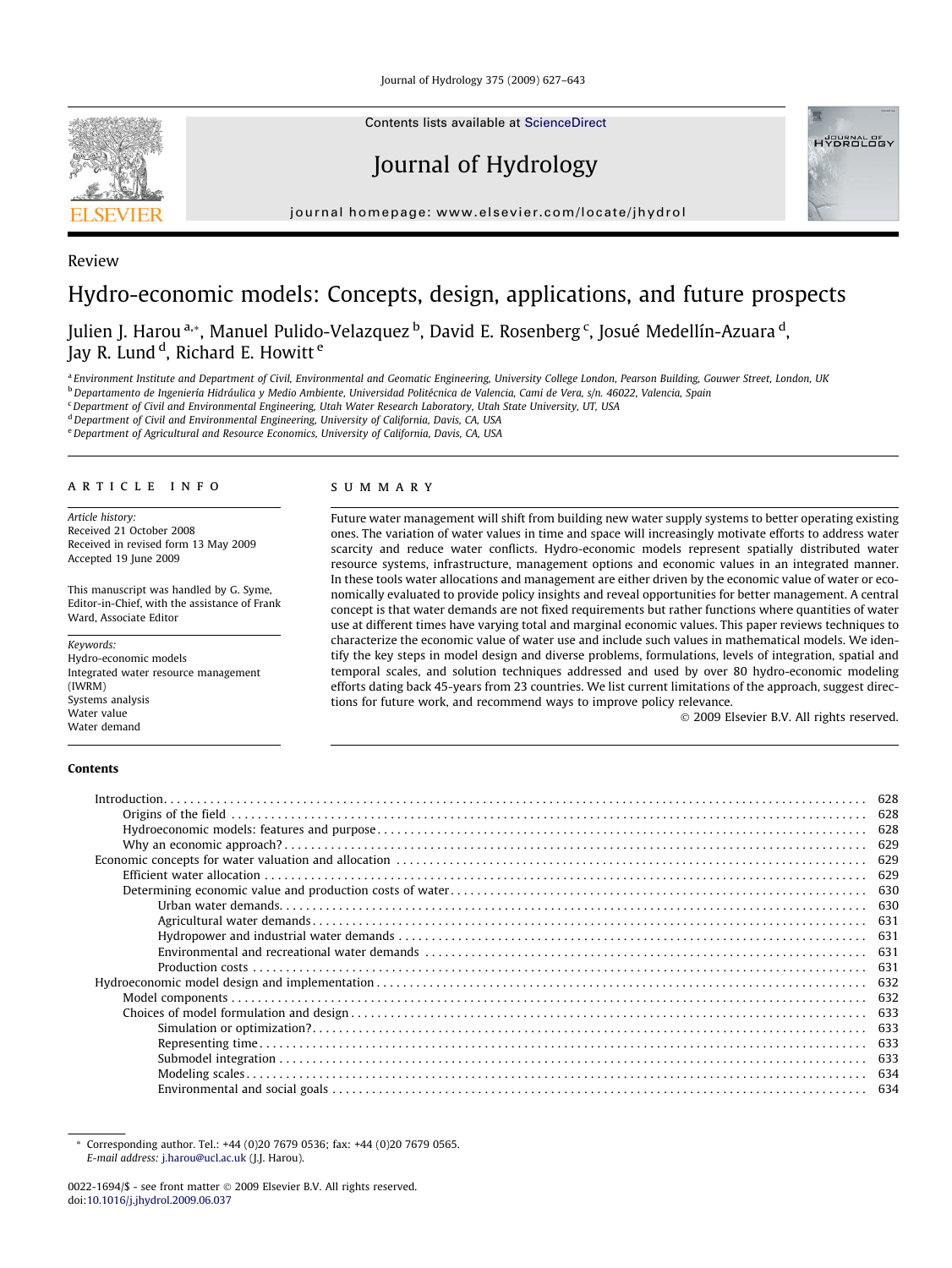#### Introduction

Recent decades have seen widespread use of systems analysis to help manage water resources. Systems analysis applied to water resources uses simulation and optimization models to explore the benefits of managing environmental systems as interdependent integrated units. Since the earliest applications of systems analysis to water resources, economic objectives and constraints have been common ([Maass et al., 1962; Loucks et al., 1981](#page-15-0)).

# Origins of the field

Economics and engineering are kindred disciplines which have frequently exchanged fundamental ideas over their long history ([Lund et al., 2006\)](#page-15-0). Modern engineering and economics share common ancestors in the French engineering schools of the 1800s ([Hayek, 1950; Langins, 2004](#page-14-0)). A striking example is the fundamental economic concept of consumer surplus (section ''Efficient water allocation") introduced by the French engineer Jules Dupuit ([Dup](#page-14-0)[uit, 1844; Ekelund and Hebert, 1999](#page-14-0)). This contribution and others were part of an effort to design civil infrastructure that would best serve society. Dupuit recognized the need to consider construction and operating costs; as well as the economic benefits of proposed public hydraulic works and operating schemes.

Water engineers continued to incorporate economic principles throughout the 19th and 20th centuries, increasingly in a system's analysis context. Often, optimization provided the mathematical link between economics and engineering. Economic engineering in the water field emphasizes the use of economic principles to support decision making, flexible and integrated management, benefit valuation, plan design, alternative evaluation, finance, and institutional design [\(Griffin, 1998; Braden, 2000; Lund et al.,](#page-14-0) [2006\)](#page-14-0). One manifestation of this mutually beneficial collaboration was the development of hydro-economic models.

Hydro-economic modeling can be traced to the 1960s and 1970s in arid regions such as Israel and the south-western United States. Early use of economic water demand curves to optimize a water resources systems were made by [Jacob Bear, Oded Levin](#page-13-0) [and colleagues \(1964, 1966, 1967, 1970\),](#page-13-0) [Rogers and Smith](#page-15-0) [\(1970\), and Gisser and Mercado \(1972, 1973\)](#page-15-0). Bear et al. established the conceptual framework ([Gisser and Mercado, 1973; Noel](#page-14-0) [et al., 1980\)](#page-14-0) for regional-scale integrated water management models where water is allocated and managed to maximize net benefits derived from economic water demand curves. Since then researchers have used different names to refer to applications and extensions of this hydrologic engineering – economic water modeling approach including: hydrologic–economic [\(Gisser and Mercado,](#page-14-0) [1972\)](#page-14-0), hydroeconomic [\(Noel and Howitt, 1982\)](#page-15-0), economic–hydrologic–agronomic ([Lefkoff and Gorelick, 1990b](#page-14-0)), institutional ([Book](#page-13-0)[er and Young, 1994](#page-13-0)), integrated hydrologic–economic-institutional ([Booker, 1995\)](#page-13-0), integrated river basin optimization [\(Ward and](#page-16-0) [Lynch, 1996](#page-16-0)), efficient allocation [\(Diaz and Brown, 1997\)](#page-14-0), integrated economic–hydrologic [\(McKinney et al., 1999; Rosegrant](#page-15-0) [et al., 2000\)](#page-15-0), economic-engineering [\(Newlin et al., 2002; Draper](#page-15-0) [et al., 2003; Lund et al., 2006\)](#page-15-0), integrated hydrologic–agronomic– economic [\(Cai et al., 2003a\)](#page-13-0), demand and supply [\(Griffin, 2006\)](#page-14-0), integrated hydrologic–economic ([Cai et al., 2003a; Ringler et al.,](#page-13-0) [2004; Pulido-Velazquez et al., 2006](#page-13-0)), holistic water resources–economic [\(Cai and Wang, 2006; Cai, 2008](#page-13-0)), integrated hydrodynamic– economic ([Jonkman et al., 2008\)](#page-14-0), and integrated ecological–economic [\(Volk et al., 2008](#page-16-0)). This review uses 'hydroeconomic' [\(Noel](#page-15-0) and [Howitt,](#page-15-0) 1982) hereafter for brevity.

## Hydroeconomic models: features and purpose

Hydroeconomic models represent regional scale hydrologic, engineering, environmental and economic aspects of water resources systems within a coherent framework. The idea is to operationalize economic concepts by including them at the heart of water resource management models. These models have emerged as a privileged tool for conducting integrated water resources management (IWRM) ([Global Water Partnership, 2000; Mariño and](#page-14-0) [Simonovic, 2001; Cardwell et al., 2006](#page-14-0)). Hydroeconomic models are solution-oriented tools for discovering new strategies to advance efficiency and transparency in water use. The goal is to look at a system in a fresh way to investigate promising water management schemes and policy insights. Recent hydroeconomic modeling research has been described by [McKinney et al. \(1999\),](#page-15-0) [Jakeman and Letcher \(2003\), Lund et al. \(2006\), Heinz et al.](#page-15-0) [\(2007\), Cai \(2008\), Pulido-Velazquez et al. \(in press\), Brouwer](#page-15-0) [and Hofkes \(2008\) and Ward \(2009\).](#page-15-0)

Engineers traditionally evaluate costs of building, operating and maintaining water supply, conveyance, storage, sewerage, drainage, and waste-water reuse infrastructure and estimate water requirements. In non-economic system models, water demands are commonly represented by fixed water ''requirements" or delivery targets. The profession has often relied on a static view of water demands which can lead to over-design of infrastructure, waste, and slow adaptation to new conditions. In a mature water economy [\(Randall, 1981](#page-15-0)) with rapidly rising incremental costs of new supplies (aquifers already heavily exploited, best dam locations taken and other rivers protected) and increased conflicts among water users, a wider view is needed to face water scarcity problems. Economics helps water managers move from a static view of water demand, defined through water rights, priorities and projections of population growth and agricultural and industrial water requirements to a view of demand related to the economic concept of value. Water value changes with the quantity and type of use. Monetizing all water uses allows for an even-handed comparison among uses. Identifying the value of contested resources helps diffuse conflicts by introducing clarity and revealing the often relatively modest sums involved [\(Fisher et al., 2002](#page-14-0)). Monetization converts a complex multiobjective management problem into a simpler single-objective problem.

Hydroeconomic models differ from related tools such as engineering models that minimize financial costs or economic models such as dynamic optimization of groundwater stocks, economywide general equilibrium models, input–output analysis, cost-ben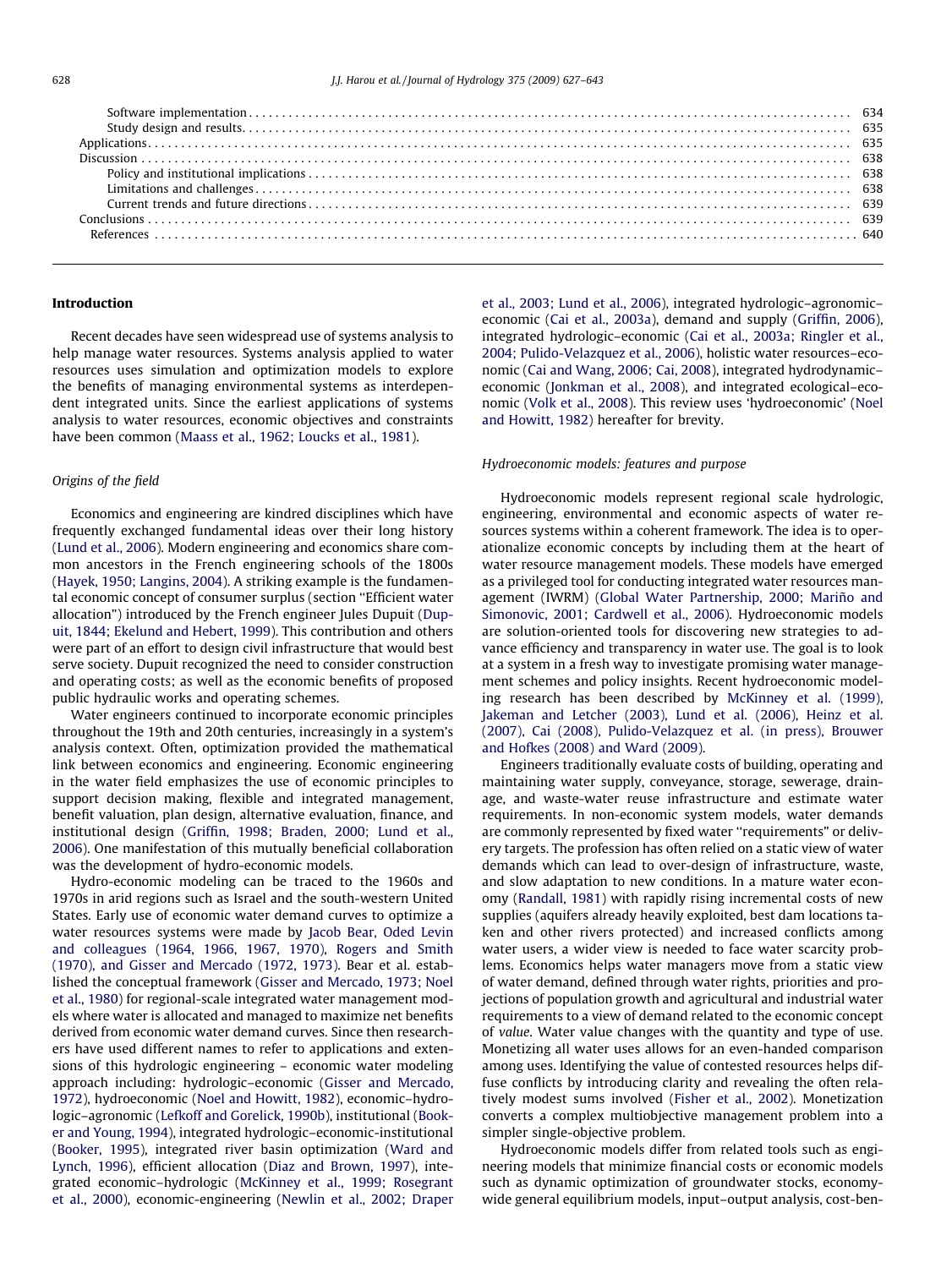<span id="page-2-0"></span>efit analysis, agent-based models, etc. In hydroeconomic models, water allocation is driven or evaluated by the economic values it generates. Hydroeconomic models represent all major spatially distributed hydrologic and engineering parts of the system. Representations include water balance components such as river flows, evaporation from surface water bodies, natural groundwater recharge and discharge, and return flows. Relevant water supply infrastructure and operations may include canals, reservoirs, desalination plants, water and waste-water treatment plants, groundwater or pipeline pumping stations, artificial recharge basins and other groundwater banking infrastructure. These hydrologic and engineering features are included in a node-link network, where economic demands have locations (nodes) and costs (or benefits) are incurred on links. The network accommodates both physical and economic spatially distributed systems, and integrates all hydroeconomic model elements.

Including economic water demands in addition to costs/benefits distinguishes hydroeconomic models from purely engineering models that maximize profit (e.g. hydropower operation) or minimize capital and/or operating costs.

Economy-wide economic models, such as general equilibrium or input–output models differ from most hydroeconomic models by representing how water resource policies or shocks affect the entire economic system, rather than focusing only on how economics affects water resource management. Typically these models do not represent spatially distributed water resource systems (e.g. [Mukherjee, 1996\)](#page-15-0) and so are not described here. Recently however, [Jonkman et al. \(2008\)](#page-14-0) estimate both direct (flood damages) and indirect (economy-wide) costs of a major flood in the Netherlands by combining a hydro-dynamic model with an input–output economic damage model.

Agent-based models imbed social relations and information provision into economic and hydrological representations of water resource systems. This promising and related field is distinct from hydroeconomic modeling which focuses on combining neoclassical economics with hydrologic and engineering models. Agent-based models attempt to simulate human cognition and actions, particularly actions in response to other's actions and exogenous environmental variables. More realistic incorporation of learning and individual and collective action may benefit water management models by better representing conflicts, institutions and non-economic motivations. However, like other interdisciplinary modeling efforts (hydroeconomics included), there is a risk to produce complex tools that are too divorced from the simpler disciplinary approaches used by practitioners.

# Why an economic approach?

Due to the life-sustaining qualities of water for humans and the environment, some commentators object to the use of economics to manage water. However, human access to clean water for basic needs and sufficient environmental and public use allocation are compatible with and encouraged by an economic approach to water management [\(Young, 2005, p. 8](#page-16-0)).

When basic human water needs are small compared to amounts used by other sectors, water should not be managed solely for drinking water needs. If demand exceeds supply in a mature water economy the relevant concept is water scarcity, not water shortage. When water is a scarce resource, it should be managed and allocated efficiently, i.e. to maximize the value it provides society. Managing any resource efficiently (''Pareto efficiency") occurs when a water allocation can provide no further gains in production or satisfaction without simultaneously creating a loss. [Griffin](#page-14-0) [\(2006, p. 50\)](#page-14-0) further distinguishes between neutral (Pareto front) and aggregate efficiency (maximize net benefits irrespective of distribution) to enable social preferences such as equity to be explicitly incorporated in the efficiency objective. Economics offers methods to evaluate and foster both equity and efficiency.

Besides health-sustaining human consumption and some noneconomic values, water has value as: a commodity and input into various in-stream and off-stream production processes, as diluter and transporter of waste, recreational space, and ecological habitat ([Young, 2005, p. 6\)](#page-16-0). Representing these interests using a common monetary unit whenever possible establishes a framework for evaluating the trade-offs and synergies among competing water uses.

Using economic tools is not tantamount to advocating water markets ([Chong and Sunding, 2006](#page-13-0)) as the mechanism to allocate all water resources; nor does it assume privatization. Constraints on allocations and flows are readily included in hydroeconomic models to represent political and cultural norms. Environmental demands can be valued or alternatively specified as constraints if their economic value proves too difficult or controversial to estimate. Further, hydroeconomic models are restricted in their ability to represent some practical aspects of markets such as transaction costs and agent behavior [\(Griffin, 2006\)](#page-14-0).

According to the 1992 UN Dublin statement, ''Managing water as an economic good is an important way of achieving efficient and equitable use, and of encouraging conservation and protection of water resources" ([U.N., 1992](#page-16-0)). Under conditions of water scarcity an economic focus helps identify efficient water allocations and reduce wasteful practices. Water is typically allocated according to historical, institutional, political, legal, and social traditions and conditions. This division of water resources can be slow to adapt to environmental or water demand changes. Economic techniques help to allocate scarce resources and identify appropriate tradeoffs between resource uses that reflect the values and choices of society.

### Economic concepts for water valuation and allocation

Economics applied to water management has a long and distinguished history. Some basic concepts integral to understanding hydroeconomic models are described below. Several recent introductory textbooks provide accessible but in depth coverage of the economics of water resources [\(Gibbons \(1986\), Tsur et al.](#page-14-0) [\(2004\), Young \(2005\), Fisher et al. \(2005\) and Griffin \(2006\)\)](#page-14-0).

#### Efficient water allocation

A key concept for efficient water allocation is that water use values and costs vary with quantities rather than being fixed. Water is more valuable in a drought than in a wet period, and supply costs increase disproportionally when increasing output if all



Fig. 1. Demand function consisting of the price (willingness to pay) for water at different quantities. Note that for a small quantity of water (''Output", y), the price is high (C). ([Bear et al., 1964](#page-13-0)). N.B. market value alternatively named producer surplus.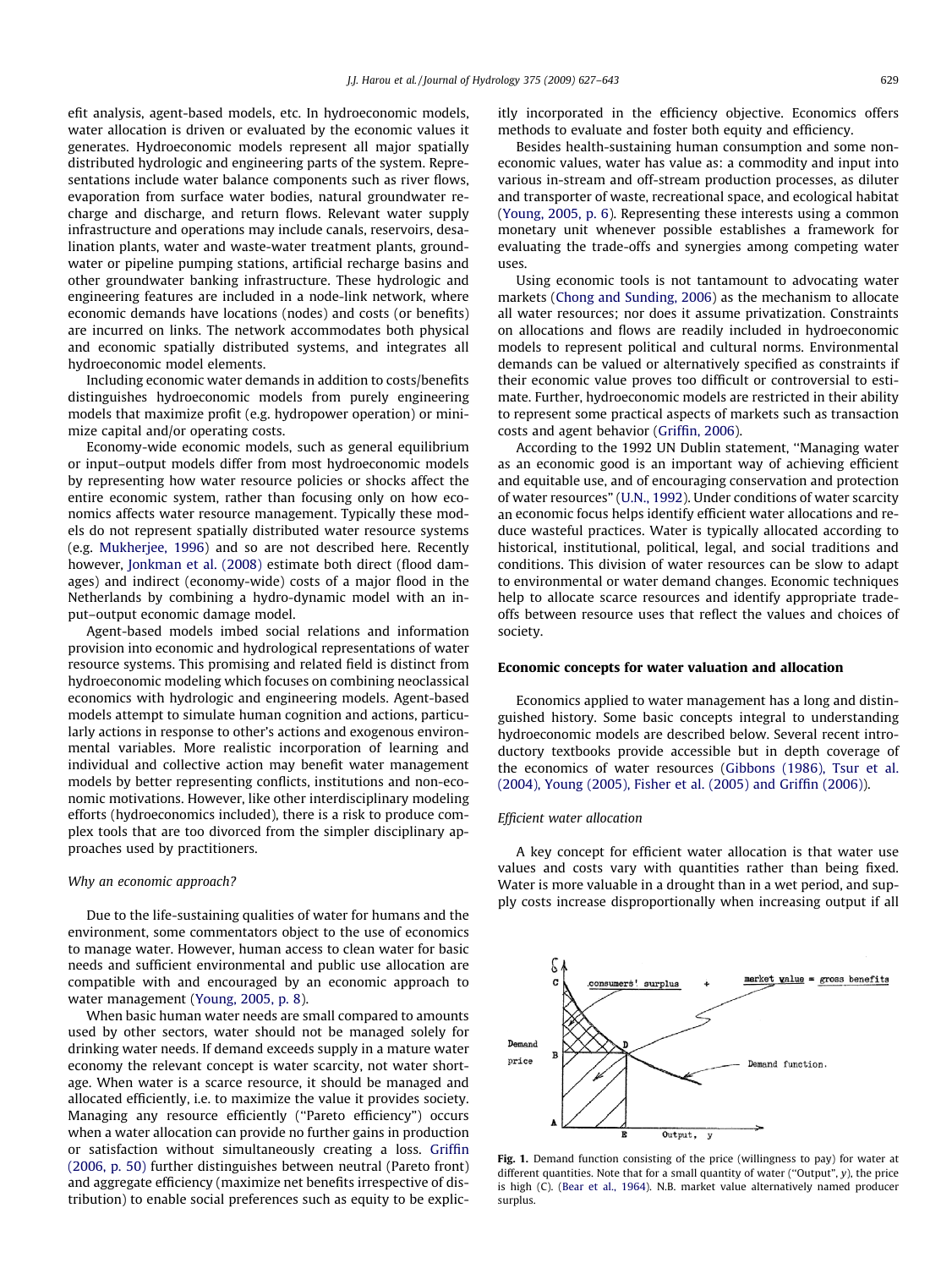major water sources are already exploited. Many traditional water planning practices assume fixed water use targets and operations, independent of prices and costs.

A demand curve ([Fig. 1\)](#page-2-0) for water presents consumer's willingness to pay for varying quantities of water. The y-axis is unit price or marginal willingness to pay, the x-axis is the quantity available. Due to a quirk of economic history, water demands are, counterintuitively, defined as the quantity demanded (x-axis) being a function of the price (y-axis). A steeper demand curve implies water use is less responsive to price changes (low price-elasticity) and user's value for water use is very sensitive to water availability. Demand curves are essential for economic analysis; ''Determining economic value and production costs of water" discusses how they are estimated for various water uses. Because demand for water may change with location, type of water use (e.g. agricultural, municipal, industrial), hydrologic condition (e.g. dry year, normal year, wet year), or external influences (e.g. recession), hydroeconomic models may use more than one demand curve in one model. [Fig. 1](#page-2-0) shows how the area under a demand curve quantifies market value (ABDE) and consumer surplus (BCD), the sum of which are the gross benefits from a water delivery.

Integrating the demand curve quantifies the gross economic benefits derived from water allocation (see Fig. 2b). In this way demand functions can be used to allocate water to sectors that use it most productively. The optimal economic water allocation maximizes the aggregated net economic benefit (value) of water use in the system. The objective function can equivalently be formulated as a cost-minimization problem in which the costs modeled include water use benefits forgone (i.e. scarcity costs) and operating costs (e.g. [Draper et al., 2003\)](#page-14-0).

Maximizing net benefits is often equivalent to reallocating water until marginal net benefits are equal among all uses. The



Fig. 2. Describes the relationship between the demand curve (a) and gross economic benefits (b).  $B_t$  are gross benefits, P is water quantity,  $\delta$  is willingness to pay. Note that the demand ''curve" in (a) is a step function made from two data points. When this step function is integrated, (b) is piece-wise linear. (Adapted from [Bear et al., 1964\)](#page-13-0). If the demand curve in [Fig. 1](#page-2-0) were integrated, the economic benefit function would be smooth. In both cases benefits exhibit diminishing marginal returns (rate of benefits decreases as water quantity increases).

concept of marginality is central in economics to express the benefit or cost of one additional resource unit (''at the margin"). The microeconomic equimarginal principle states that in an optimal allocation among sectors, each sector derives the same utility from the last unit of resource allocated. In practice the equimarginal principal often does not hold at all time periods and locations within the hydroeconomic network because of non-economic constraints (e.g. hydrologic, engineering, institutional,...) [\(Cai, 2008\)](#page-13-0) and the limited ability to respond to dynamic conditions.

# Determining economic value and production costs of water

The prices for water in well-functioning water markets would offer an opportunity to directly observe water's economic value. Because markets are usually absent or inefficient, it is often necessary to estimate economic value of water using alternative approaches [\(Young, 2005](#page-16-0)). Valuation approaches and results depend on which specific water services are being valued, as well as where and why the valuation is being conducted. Water valuation can occur from a supply or demand perspective, resulting in a supply curve or a demand curve for water. For many water managers, the economic value of water evokes the capital (investment) and operating costs of supplying water that result in a supply cost curve. These tangible costs are typically calculated by engineering economists or accountants and are often simplified as being constant with respect to amount supplied ([Griffin, 2006,](#page-14-0) chapter 10).

Economics contributes most to valuation from the water demand perspective where simpler methods are unusable. [Gibbons](#page-14-0) [\(1986\)](#page-14-0) provides a good primer. Valuation is done differently depending on whether water is considered an intermediate or a final good. When water is an input to a production process, such as in irrigation, hydropower generation and commercial or industrial uses, water demand is derived from the demand for the final output and the production function. In these cases water is an ''intermediate good" and its demand is referred to as a derived demand. Residential or recreational water use are typically viewed as final demands in regional management modeling. These differences have important implications for valuation method selection, since different economic theories (of consumer's and producer's demands) are applicable to each case [\(Hanemann, 1998](#page-14-0)). When water is a final good, water provides direct utility to consumers willing to pay a specific amount of money for it. For intermediate goods (derived demand), water demand will be influenced by the technology producing the final goods and demand for the final output. In this case, estimating the economic value of water is equivalent to isolating the marginal contribution of water to the total output value (residual value).

Two broad approaches are available to model water demand: inductive and deductive valuation techniques [\(Kindler and Russell,](#page-14-0) [1984\)](#page-14-0). Inductive techniques rely on econometric or statistical analysis of observed data to estimate price-response. This empiricallybased technique is considered a 'positive' form of analysis. Deductive techniques usually use mathematical programming (optimization), although general equilibrium models and residual value methods also fall in this category ([Tsur et al., 2004\)](#page-16-0). Assuming optimal actions subject to economic and physical constraints is a normative approach which has prompted more ''positive" variations ([Howitt, 1995](#page-14-0)). In general econometric methods are data-intensive while optimization models are computationally-intensive.

# Urban water demands

Since [Howe and Linaweaver \(1967\)](#page-14-0) econometric approaches to estimate price-response and marginal benefits for the consumer dominate the literature [\(Arbues et al., 2003](#page-13-0)). Most use cross-sectional data, but also time series and panel data. The discussions have focused on which variables to include in the model in addi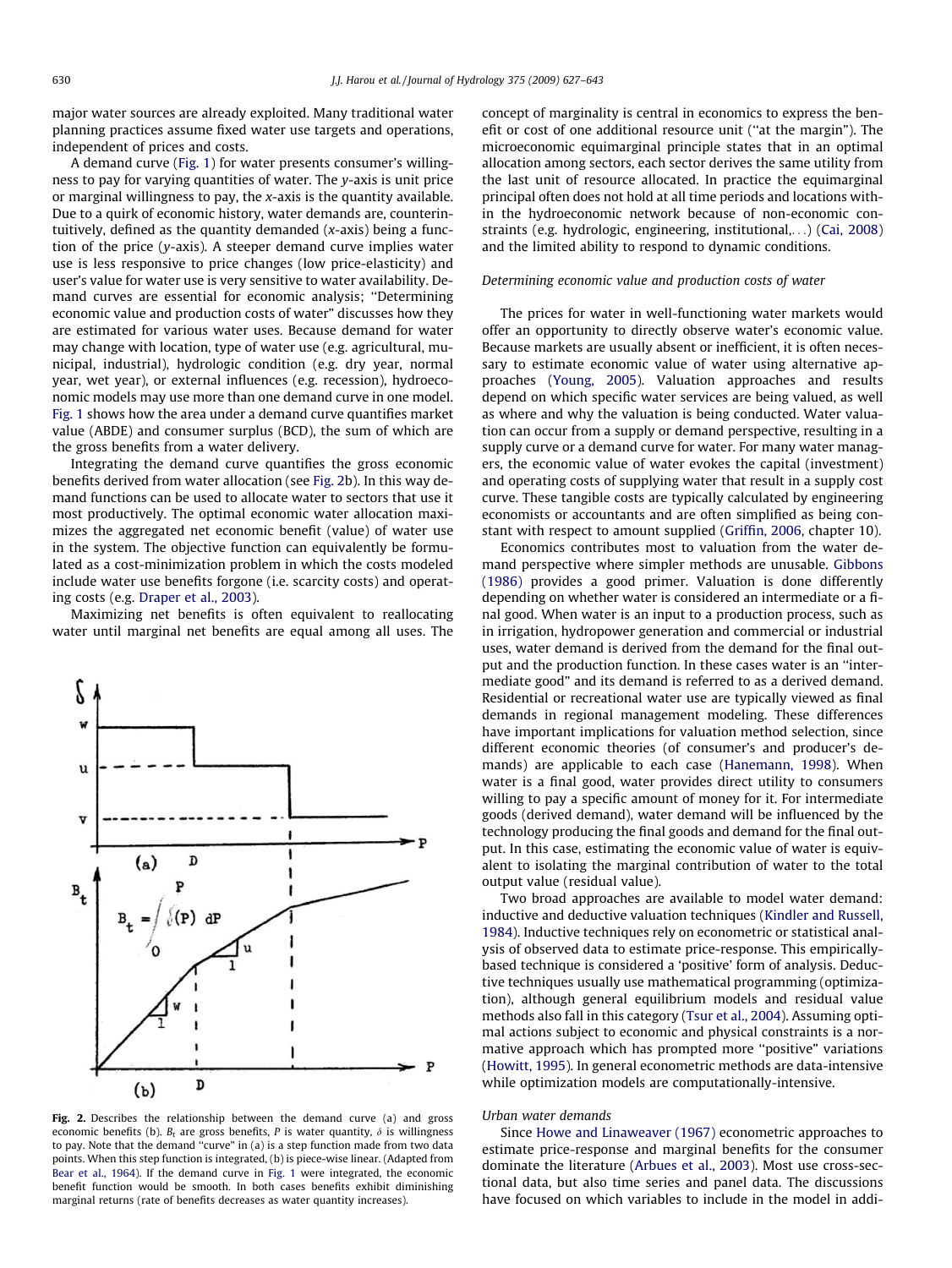tion to water quantity and price, the best functional forms for statistical estimation, data, and magnitudes of the estimated price and income elasticities [\(Martin and Thomas, 1986; Dalhuisen et al.,](#page-15-0) [2003](#page-15-0)). The main challenge to econometric estimations of water price-elasticity is the simultaneity problem posed by block-rate schedules, the level of disaggregation, dataset size, and the price specification [\(Young, 2005\)](#page-16-0). Typical econometric applications include specifying a marginal price variable, a Taylor–Nordin difference variable, demographics, and climate data as regressors for water use ([Griffin and Chang, 1991\)](#page-14-0). Estimates of price-elasticity of water demand range from zero to almost two in absolute value ([Espey et al., 1997; Dalhuisen et al., 2003\)](#page-14-0). Price elasticity is the percent change in consumption per percent change in price.

Several indirect methods have been proposed to estimate economic costs of urban water scarcity based on optimization models that select the least-cost mix of residential water-saving techniques [\(Lund, 1995; Alcubilla and Lund, 2006; Rosenberg et al.,](#page-15-0) [2007](#page-15-0)) or through contingent valuation surveys of willingness to pay (WTP) to avoid shortages ([Griffin and Mjelde, 2000\)](#page-14-0). Given lack of data, an easy form to characterize the residential demand curve within hydroeconomic models is the ''point-expansion method". This method uses the data on observed price and water demanded at that price, a seasonal estimate of the long-run price-elasticity of that demand, then calibrates the parameters for a two parameter functional form by solving the resulting two identities. Constant price-elasticity forms are common in water management models that include the computation of consumer surplus ([Griffin, 1990;](#page-14-0) [Jenkins et al., 2003\)](#page-14-0).

#### Agricultural water demands

Irrigation is by far the largest human consumptive use. Literature abounds on how to derive agriculture water demand curves and price-elasticities ([Tsur et al., 2004; Young, 2005\)](#page-16-0). Average and median values for price-elasticities for irrigation water fall in the inelastic range ([Scheierling et al., 2006\)](#page-15-0). Irrigation water demands are derived demands, since water is a production process input. Information on agricultural productivity can be used to construct crop-water production functions, from which the marginal physical product (first partial derivative of the production function with respect to the water input) can be derived for different water quantities. Finally, the marginal value (the demand curve) can be obtained from multiplying marginal physical productivities by crop prices.

Crop-water production functions represent the relation between water use and crop output, for particular agrobiologic and climatic conditions. This relation can be derived from controlled field experiments, from econometric methods [\(Moore et al.,](#page-15-0) [1994\)](#page-15-0), or by agronomic simulation models that yield the response of the crops to water applied under specific agronomic and climatic conditions [\(Dinar and Letey, 1996\)](#page-14-0). Optimization models can be an alternative to data-intensive econometric methods. [Howitt \(1995\)](#page-14-0) combines regional equilibrium models and positive mathematical programming (PMP) to calibrate flexible crop production functions.

Irrigation water demands depend on farmers decisions' on crop mix and timing, water application, and irrigation technology. Many factors affect farmer's decision on crop mix (crop selling price, input costs, water availability and water price, agro-climatic characteristics, and risk and management effort involved). An extensive literature on mathematical programming models tries to reproduce farmer's decisions at the farm or irrigation district level. Most maximize profit or gross revenue. PMP models calibrate these optimization models to reproduce observed farmer decisions.

Irrigation water demands are usually represented in hydroeconomic models using piece-wise linear or quadratic equations, exogenously generated, relating water application to economic benefits. In some cases, complex crop yield functions are explicitly included in the model [\(Cai et al., 2003b](#page-13-0)).

#### Hydropower and industrial water demands

The benefits of hydropower production are often defined using the alternative cost technique, calculating the cost savings of hydropower compared with the next less expensive energy production alternative [\(Gibbons, 1986; Booker and Young, 1994](#page-14-0)). Benefit functions also can be derived from the quantity of energy produced and its energy market price. The energy produced depends on the powerplant discharge, the hydraulic head and the efficiency of the turbine-generator group. Hydraulic head is often represented as a linear function of reservoir storage [\(Diaz et al.,](#page-14-0) [2000; Cai et al., 2003a\)](#page-14-0) although this can produce inaccuracies. Economic valuation of hydropower has become more complex due to energy market deregulation and decentralization, and the rise of contracted firm energy commitments and random purchases on the spot market.

As with commercial urban uses, elasticity of demand for industrial uses varies among types of industries (reviewed by [Renzetti,](#page-15-0) [2002](#page-15-0)). [Jenkins et al. \(2001, 2003\)](#page-14-0) characterize the industrial demand using a linear production loss function defined by the current consumption and data from a survey on the economic value of production lost if water deliveries were cut back by 30% [\(CUWA,](#page-13-0) [1991\)](#page-13-0).

#### Environmental and recreational water demands

In-stream values for recreation and wildlife can be comparable to more traditional economic use values [\(Colby, 1990\)](#page-13-0). Approaches for quantifying benefits of environmental water uses either infer WTP from observations of actual expenditure choices of the consumers (e.g. travel cost method or hedonic pricing) or use surveys to ask consumers about the values they place on environmental services (contingent valuation) ([Freeman, 2003; Young, 2005\)](#page-14-0). Benefit transfer approaches adapt results from studies at other sites [\(Brouwer, 2000](#page-13-0)). Despite the advances in methods and applications, environmental valuation is still an ''imperfect art", subject to interpretation and debate [\(Braden, 2000; Shabman and Stephen](#page-13-0)[son, 2000](#page-13-0)). Finally, shadow values on minimum flow constraints in hydroeconomic models provide the opportunity cost of environmental water, an indirect form of supply-side valuation [\(Mede](#page-15-0)[llín-Azuara et al., 2007](#page-15-0)).

#### Production costs

Water production costs include variable costs to pump, treat, and improve water quality as well as capital and fixed costs for infrastructure and operations. Most hydroeconomic models are designed for management, and so they include only variable operating costs of existing infrastructure. For linear and non-linear programming, variable costs must be convex (as they often are in practice due to decreasing returns to scale) to guarantee identifying a globally optimal solution.

For capacity expansion planning, fixed and capital costs should also be considered. However, fixed and capital costs are often nonconvex due to discontinuous and decreasing marginal facility costs. This inhibits use of linear and non-linear programming, which is why fixed and capital costs are often ignored. There are several ways to include these costs. First, capacity expansion decisions can be considered as a side calculation outside the optimization process (comparing capital costs to benefits from separate optimization runs, one with and one without the infrastructure in place) ([Fisher et al., 2005](#page-14-0)). Alternatively, capital costs are annualized (using the discount rate and estimated project lifetime) and then added to the operating costs. Third, capacity expansions are included as separate linear, integer, or binary decisions with additional constraints added to ensure operational decisions within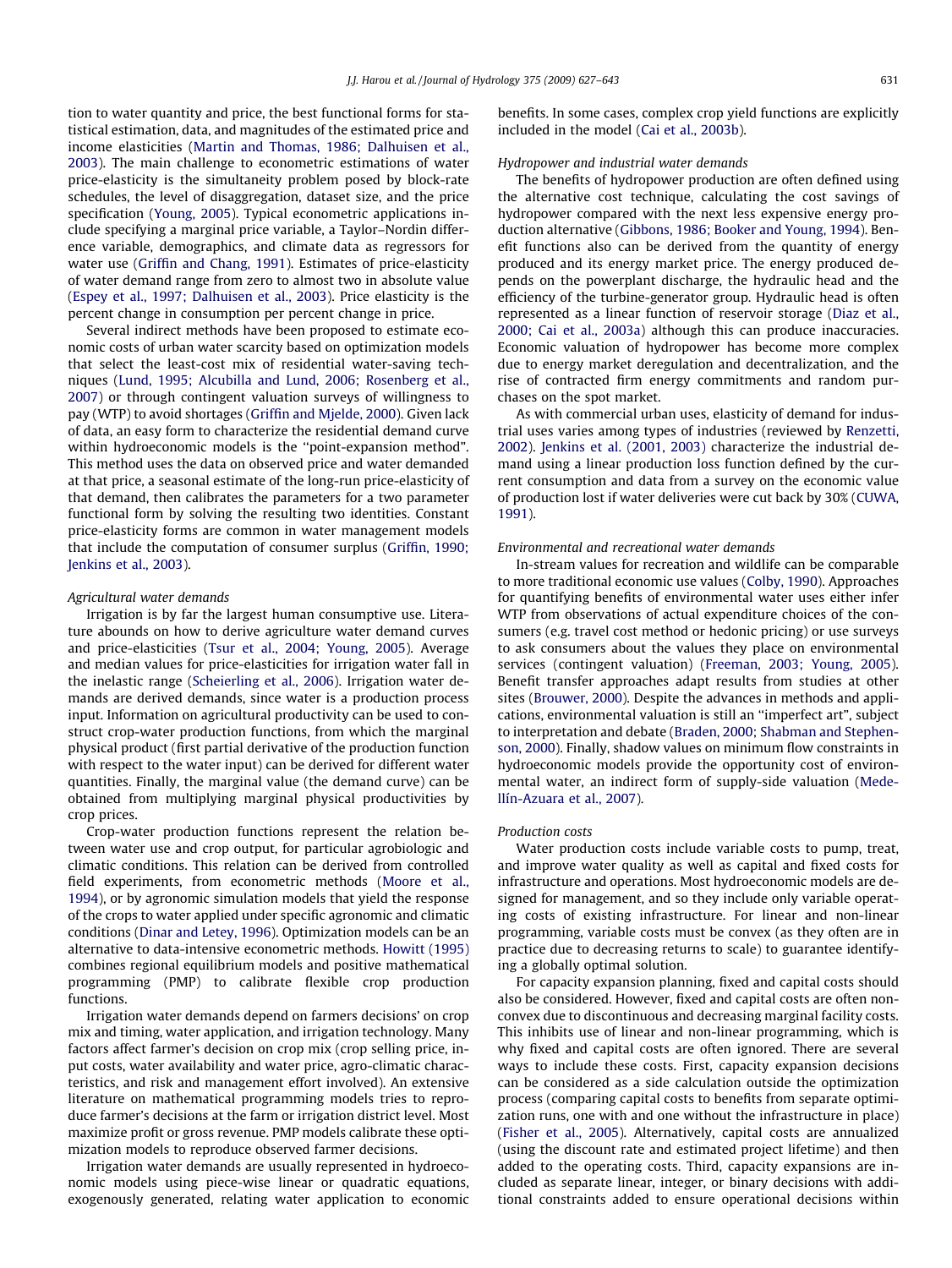<span id="page-5-0"></span>existing and expanded capacity limits (e.g. [Rosenberg et al., 2008\)](#page-15-0). Non-convex costs (for minimization problems, or non-concave costs for maximization problems) require using dynamic programming or heuristic search techniques to identify an optimal or nearly optimal solution.

# Hydroeconomic model design and implementation

Many choices face the modeler when designing the mathematical formulation and choosing a solution algorithm. General rules and good practices of environmental modeling apply here as well ([Jakeman et al., 2006](#page-14-0)). An essential feature is to design a model capable of answering questions and providing insights for resource managers, stakeholders and policy makers. Model design affects data requirements, available solution methods, and the types of results obtainable.

# Model components

Most hydroeconomic models share basic components including hydrologic flows, water management infrastructure, economic water demands, operating costs, and operating rules. Since [Maass](#page-15-0) [et al. \(1962\)](#page-15-0), water resource systems have been modeled as networks of storage and junction nodes joined by conveyance links representing river reaches, canals, pipelines, etc. Water demands and consumption, and other features where water incurs a cost or benefit also are represented as nodes. The network format is straightforward, efficient and parsimonious for both simulation and optimization models. Boundary conditions in the form of inflows, outflows or other fixed flows can occur anywhere in the network.

Hydrologic flows entering and leaving the modeled domain and relevant internal inflows must be estimated. These include external surface or subsurface inflows and local precipitation-driven fluxes such as runoff and aquifer recharge. For operating purposes short-term forecasts of inflows based on operational weather predictions and current hydrologic conditions can be used. External system inflow data may come from historical flow gage records or synthetic time series generated by stochastic hydrology models. Alternative hydrologic scenarios, for example from downscaled global circulation models representing climate changes, may also be used. When historical data do not exist, calibrated hydrologic models can fill the gap. Hydrologic models are the main source for ungaged flows such as groundwater recharge, evaporation and local runoff.

Water management infrastructure consists of natural and built facilities to store, convey, treat, and use water such as river reaches, canals, pipelines, reservoirs, aquifers, pumps, powerhouses, treatment plants, groundwater injection wells, recharge basins, and water demand intake locations. Minimum and maximum capacities and operating costs are specified for each element. Using data and network topology from existing models is a quick and credible way to build a hydroeconomic model. Simulation models calibrated and maintained by water management institutions are an ideal foundation for more abstract management models.

Economic water demands can be represented by functions providing gross economic benefits generated during a particular model time-step ([Bear et al., 1964\)](#page-13-0). If the model's objective is cost minimization, water scarcity costs incurred by lower deliveries can be represented by penalty functions [\(Newlin et al., 2002](#page-15-0)). Environmental water uses may be alternatively represented with operating rules or constraints, where an objective function valuation is unavailable.

Operating costs include pumping, treatment, artificial recharge and other costs to move water between network nodes. They also can include negative costs (benefits) from hydropower generation. Water quality costs to urban users can be represented as operating costs, so they could be assessed and varied depending on the

#### Table 1

Some design choices, options, and implications for building a hydroeconomic model.

| Options                                     | Summary                                                                                                                                                                          | Advantages                                                                                                                           | Limitations                                                                                                                                                                                                                      |  |  |  |
|---------------------------------------------|----------------------------------------------------------------------------------------------------------------------------------------------------------------------------------|--------------------------------------------------------------------------------------------------------------------------------------|----------------------------------------------------------------------------------------------------------------------------------------------------------------------------------------------------------------------------------|--|--|--|
| Simulation/optimization                     |                                                                                                                                                                                  |                                                                                                                                      |                                                                                                                                                                                                                                  |  |  |  |
| Simulation                                  | Time-marching, rule-based algorithms; Answers question:<br>"what if?"                                                                                                            | Conceptually simple; existing simulation<br>models can be used, reproduces complexity<br>and rules of real systems                   | Model only investigates simulated<br>scenarios, requires trial and error to search<br>for the best solution over wide feasibility<br>region                                                                                      |  |  |  |
| Optimization                                | Maximizes/minimizes an objective subject to constraints <sup>*</sup> ;<br>answers question: "what is best?"                                                                      | Optimal solutions can recommend system<br>improvements; reveals what areas of<br>decision space promising for detailed<br>simulation | Economic objectives require economic<br>valuation of water uses: ideal solutions<br>often assume perfect knowledge, central<br>planning or complete institutional flexibility                                                    |  |  |  |
| <b>Representing time</b>                    |                                                                                                                                                                                  |                                                                                                                                      |                                                                                                                                                                                                                                  |  |  |  |
| Deterministic<br>time series                | Model inputs and decision variables are time series,<br>historical or synthetically generated                                                                                    | Conceptually simple: easy to compare with<br>time series of historical data or simulated<br>results                                  | Inputs may not represent future conditions;<br>limited representation of hydrologic<br>uncertainty (system performance obtained<br>just for a single sequence of events)                                                         |  |  |  |
| Stochastic and<br>multi-stage<br>stochastic | Probability distributions of model parameters or inputs;<br>use of multiple input sequences ('Monte-Carlo' when<br>equiprobable sequences, or 'ensemble approach' if<br>weighted | Accounts for stochasticity inherent in real<br>systems                                                                               | Probability distributions must be estimated,<br>synthetic time series generated;<br>presentation of results more difficult;<br>difficulties reproducing persistence (Hurst<br>phenomenon) and non-stationarity of time<br>series |  |  |  |
| Dynamic<br>optimization                     | Inter-temporal substitution represented                                                                                                                                          | Considers the time varying aspect of value;<br>helps address sustainability issues                                                   | Requires optimal control or dynamic<br>programming                                                                                                                                                                               |  |  |  |
| <b>Submodel integration</b>                 |                                                                                                                                                                                  |                                                                                                                                      |                                                                                                                                                                                                                                  |  |  |  |
| Modular                                     | Components of final model developed and run separately                                                                                                                           | Easier to develop, calibrate and solve<br>individual models                                                                          | Each model must be updated and run<br>separately; difficult to connect models with<br>different scales                                                                                                                           |  |  |  |
| Holistic                                    | All components housed in a single model                                                                                                                                          | Easier to represent causal relationships and<br>interdependencies and perform scenario<br>analyses                                   | Must solve all models at once; increased<br>complexity of holistic model requires<br>simpler model components                                                                                                                    |  |  |  |

\* If optimized time-horizon is a single time period, the model can be considered a simulation model that uses an optimization computational engine.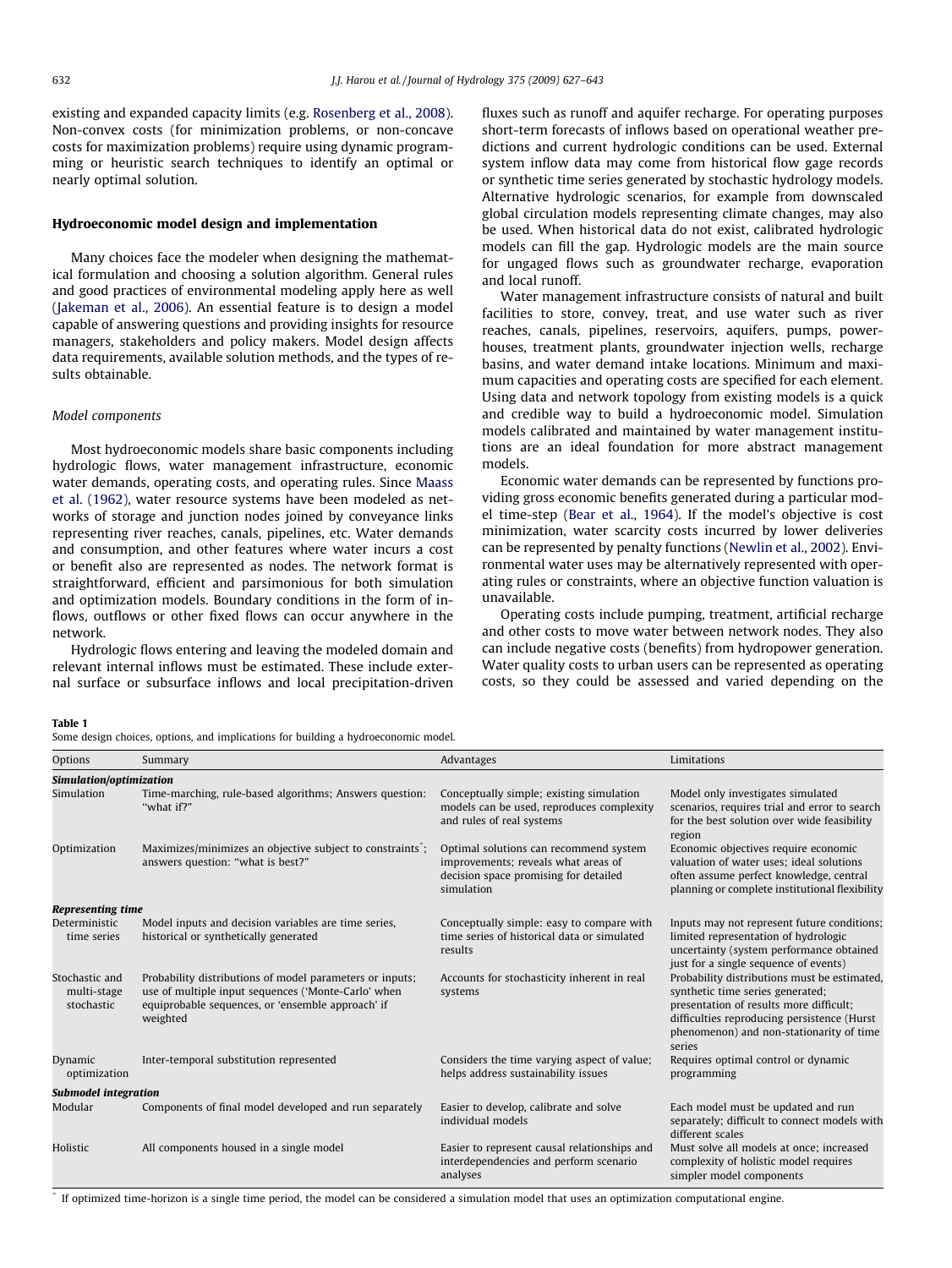source of water delivered to each urban area, where incoming water quality varied primarily with source ([Draper et al., 2003](#page-14-0)).

# Choices of model formulation and design

[Table 1](#page-5-0) lists several model design choices and options hydroeconomic modelers must make to built a model. Further discussion on some of these choices follows.

# Simulation or optimization?

Simulation and optimization answer different questions ('what if' and 'what is best', respectively) and can be used separately or together. Models that simulate decisions on a time-step by time-step basis can more realistically represent complex systems with nonlinear physical or institutional processes. Models focusing on detailed local decisions (e.g. farm level) often find simulation useful ([Bredehoeft and Young, 1970; Young and Bredehoeft, 1972; De](#page-13-0) [Ridder and Erez, 1977; O'mara and Duloy, 1984; Brown et al.,](#page-13-0) [1990; Letcher et al., 2004; Brown and Rogers, 2006; Marques](#page-13-0) [et al., 2006\)](#page-13-0). Economic evaluation of simulated alternatives can provide insights on benefits and inefficiencies of design or management policy without driving water allocation and operations.

Optimization formulates problems using a mathematically stated objective subject to equations that represent physical and management constraints of the system. Multi-period optimization links more than one time period in a single model. This helps capture the trade-offs of resource allocation over time such as storage in reservoirs and aquifers but may quickly yield large-models with non-linearity and perfect foresight of inflows. Optimization objective functions typically maximize expected net benefits (expected value of gross benefits derived from water use minus costs) or similarly minimize costs such as water scarcity costs, capital costs of investments, and operating costs. Optimization models can be solved analytically, with mathematical programming, dynamic optimization, or heuristic (global) search techniques such as evolutionary algorithms or combinations of the above.

Because optimization's relevance in economic theory, hydroeconomic models commonly use optimization computation engines regardless of whether they are built for simulation or optimization. When optimization is used to simulate (e.g. [Labadie](#page-14-0) [and Baldo, 2000; Draper et al., 2004; Marques et al., 2006; Reynaud](#page-14-0) [and Leenhardt, 2008\)](#page-14-0), each time period is a separate optimization problem, with results at  $t-1$  serving as boundary conditions for the model during period t. Simulation models can reproduce actual operating rules without benefiting from the perfect hydrologic foresight of multi-period optimization. For example, simulated reservoir releases are based on existing storage without anticipation of future inflows. Operating rules codify operational, legal and institutional regulations. They allow simulation models to replicate water allocation decisions in accordance with existing water management practices. Optimization models follow an objective rather than a set of rules that are not directly implementable, such as ''maximizing regional net benefits". In this case accurate water valuation is essential as the water allocation benefit functions guide the solution. The purpose of deliberately simplifying or partially by-passing existing operating rules is to better explore the physical and economic potential of the system in order to propose policy insights and improvements. Simulation and optimization perform well together, using optimization to identify promising solution strategies and simulation models to test and refine these in more detail [\(Loucks et al., 1981\)](#page-15-0).

## Representing time

Deterministic models consider a single-set of fixed boundary conditions (e.g. flows and demands) and results. Deterministic models become probabilistic when run many times with different inputs and report results spanning a broad range of conditions (e.g. Monte-Carlo simulation, implicit-stochastic optimization) ([Laba](#page-14-0)[die, 2004\)](#page-14-0).

Stochastic models explicitly consider the probabilistic nature of model inputs and parameters. Results take the form of probability distributions or processes rather than single numbers. Explicitly stochastic methods are common in pure engineering or pure economic models but still relatively rare in hydroeconomic applications ([Reca et al., 2001b; Houk et al., 2007; Rosenberg et al.,](#page-15-0) [2008; Tilmant et al., 2008\)](#page-15-0). Hydroeconomic models tend to implement variations of deterministic optimization where results are time series of optimal allocation operations (e.g. storages and flows)

If discounting is used in the objective function to account for opportunity costs (the 'time-value of money'), a discount factor,  $(1 + i)^{-t}$  where *i* is a discount rate, multiplies future benefits and costs of the objective function (evaluation function in simulation). Models that maximize present value of net benefits or net annualized benefits are commonly solved using linear or non-linear mathematical programming (optimization). Dynamic (time-varying) economic optimization models using dynamic programming or optimal control consider inter-temporal substitution of resources rather than only present value ([Conrad and Clark, 1987\)](#page-13-0). If no economic consideration is explicitly given to time in the form of an equation of motion for the state variables, the model is referred to as static.

## Submodel integration

Integration refers to how different submodels interact and the breadth of processes and decisions represented together. Holistic models endogenously (internally) calculate all inputs and outputs within a single model. A modular design connects independent submodels, without having them interacting within a single program. [Braat and Lierop \(1987\)](#page-13-0) describe these, respectively, as holistic or compartment approaches, a terminology adopted by [Cai et al.](#page-13-0) [\(2003a\), Cai \(2008\) and Brouwer and Hofkes \(2008\)](#page-13-0). The main question is whether to solve the economic model endogenously within the water management model or to estimate water demands with an external economic model. The advantages of modularity include increased probability of convergence on an optimal solution, the ability to go into more detail in each sub-field, and the ability to be independently updated and developed. Holistic models can more effectively represent causal relationships and interdependencies. Scenario-based studies such as climate change impact studies, are easier to execute with holistic models since they do not require representing the changed policies or conditions separately for each submodel. An example of a modular approach is [Draper](#page-14-0) [et al. \(2003\)](#page-14-0) where economic scarcity cost curves are determined by a exogenous economic model ([Howitt et al., 2001\)](#page-14-0). A holistic approach is presented by [Cai et al. \(2003a\)](#page-13-0) where water demand curves are estimated endogenously. However, few models are fully 'holistic'; a seemingly holistic hydroeconomic model that does not represent rainfall-runoff processes would be considered modular in the context of a climate change impact study. Economy-wide economic models, such as general equilibrium or input–output models that represent spatial hydrology (e.g. [Jonkman et al.,](#page-14-0) [2008](#page-14-0)), are also holistic hydroeconomic models. They have wider breath, including how water resource policies or shocks affect the entire economic system, rather than focusing only on how economics effects water resource management.

Whether in a single or in separate models, the question remains of which model components to include and at what scale. A wide range of both hydrologic and engineered water supply processes and options can be represented. More or less detailed surface water, groundwater flow and stream-aquifer models can be embedded, drastically affecting run times and the scale at which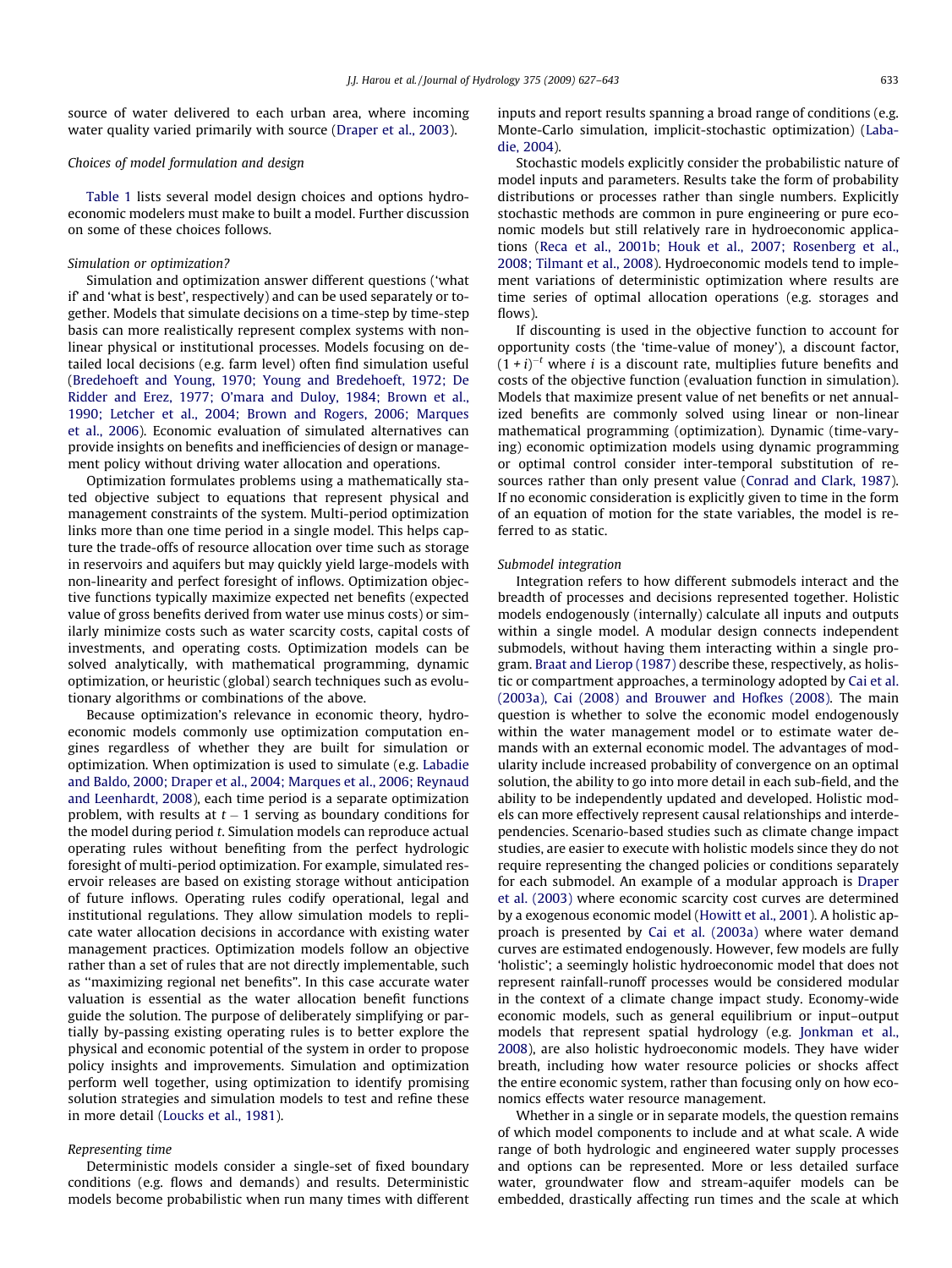management inferences can be made ([Harou and Lund, 2008\)](#page-14-0). Water quality is rarely explicitly modeled in hydroeconomic models because of the added complexity and computational cost and the difficulty of quantitatively assessing economic effects; recent exceptions include [Bateman et al. \(2006\) and Volk et al. \(2008\).](#page-13-0) Constraints or additional costs for some water sources can be used to implicitly represent water quality. Besides water resource and economic components, other submodels that may be relevant in a given context include agronomic and ecological submodels.

# Modeling scales

Modeling scale is a critical subject encompassing spatial and temporal domain and discretization [\(Jakeman and Letcher, 2003\)](#page-14-0). The domain describes the boundaries of the model. Spatial domains range from a single farm or household to groups of countries while the temporal domain is the model's time-horizon; often a year or more. Discretization describes the subdivision of the spatial and temporal modeled domains. The spatial domain is to be separated into subdomains (e.g. grid cells, sub-basins) while the temporal domain is subdivided into time-steps. Scale determines what issues and questions the model will be able to address.

The most common spatial domain considered in hydroeconomic modeling is regional although analysis can be useful from household to international scales. If the focus is on water demand management and conservation, household or utility-level models can help identify optimal investments at the household and water utility scales [\(Alcubilla and Lund, 2006; Rosenberg et al., 2007\)](#page-13-0). Management at the utility scale can benefit from investigating pricing, infrastructure investment and operations and maintenance policies [\(Wilchfort and Lund, 1997; Jenkins and Lund,](#page-16-0) [2000\)](#page-16-0). Using river basin boundaries to delimit model domain is especially appropriate when such boundaries also define the jurisdiction of water agencies. Hydroeconomic models have also been applied to transboundary river basin conflicts (e.g. [Fisher et al.,](#page-14-0) [2002; Ringler et al., 2004\)](#page-14-0).

Discretization relates how the spatio-temporal domain is subdivided. Spatially the model can be lumped (spatial variability), semi-distributed (e.g. using lumped subbasins or subregions) or distributed (mesh overlays domain). Most economic models of natural resource use are spatially lumped; with some element of spatial distribution of processes and variables being the trade-mark of most hydroeconomic models. Semi-distributed is the most flexible and commonly used spatial discretization. In a typical application the water resource system is represented by a node-link network, with flows routed between nodes using simplified hydrologic equations (ranging from mass balance equations to hydrologic routing schemes). Distributed hydraulic models (e.g. using a regular 1, 2 or 3D mesh) are uncommon in hydroeconomic models as such detail is usually not relevant at the policy and planning levels. An exception is spatially discretized groundwater models, because of groundwater pumping costs and spatially dependent environmental effects ([Pulido-Velazquez et al., 2006; Schoups et al.,](#page-15-0) [2006b; Harou and Lund, 2008\)](#page-15-0).

The semi-distributed approach brings the challenge of linking hydrologic and water supply infrastructure to areas where economic water demand or production is homogenous enough to be modeled as a unit [\(Cai, 2008](#page-13-0)). The node-link structure is well-suited to link different scales; network connectivity can usually be represented concisely in a single connectivity matrix ([Labadie,](#page-14-0) [2004\)](#page-14-0). While choosing a water resource scale will strongly effect what equations are used to model water resources, economic formulations tend to vary less across different scales.

Temporal domains range from a few days for operational models to decades for planning applications. Few hydroeconomic models explicitly consider the stochastic nature of inflows because of the impractical computation burden. Temporal discretization depends on the management questions of concern. Models focusing on short-term operations (e.g. flood control, hydropower) use small time-steps (daily or less) to model hydrologic and hydraulic processes such as flow routing. Maximizing net benefits from hydropower operations often requires a daily time-step or smaller. Operations models only represent groundwater when streamaquifer fluxes are significant. When flow through the surface water system is faster than model time-step, flow routing in rivers is unnecessary and should be avoided. Models focusing on longerterm planning such as reservoir storage use weekly to annual time-steps and rarely require flow routing (except for flood operations). In this case, flows are instantaneous and modeled with a mass-conserving network. Here the focus is on long-term storage and allocation operations such as in conjunctive use of surface water and groundwater, drought management, or screening for infrastructure development.

## Environmental and social goals

Another design choice is how to represent environmental or 'ecological' flows. Modelers can use environmental economic valuation techniques (''Environmental and recreational water demands") or treat environmental requirements as low-flow constraints (e.g. Jenkins et [al., 2004\)](#page-14-0). The latter approach is helpful when it is difficult or controversial to value environmental services. Other models use environmental and recreational economic value functions obtained using non-market valuation techniques, so that non-consumptive in-stream uses and consumptive uses compete for the allocation of water in the system ([Ward and Lynch,](#page-16-0) [1996; Diaz et al., 2000\)](#page-16-0).

Like ecological goals, social policies, institutional realities and political considerations can readily be included as constraints within hydroeconomic models ([Fisher et al., 2002\)](#page-14-0). Including these considerations is necessary if practitioners will use hydroeconomic models to help reduce rather than foment conflicts. For example hydroeconomic tools help evaluate the equity implications of different water policies since they estimate the redistribution of benefits and costs among affected parties (e.g. [Draper et al., 2003\)](#page-14-0). [Evans et al. \(2003\)](#page-14-0) analyzed the trade-offs among the goals of efficiency, equity in water allocation, and equity in income distribution for an agricultural watershed. [Cai et al. \(2002\)](#page-13-0) distinguished between temporal and spatial equity. [Babel et al. \(2005\)](#page-13-0) allocate water according to maximize equity and net economic benefits. [Ward and Pulido-Velazquez \(2009\)](#page-16-0) test a two-tiered water pricing system that sets a low price for basic needs, while charging full marginal cost for discretionary uses. [Maneta et al. \(submitted for](#page-15-0) [publication\)](#page-15-0) investigate effects of irrigation costs and water access on farmer incomes.

Social sustainability criteria are also readily incorporated into hydroeconomic models, by specifying appropriate constraints and/or low discount rates in the objective function. Although elusive to define, sustainability criteria try to provide sufficient resources for future generations to meet their future needs [\(Loucks,](#page-15-0) [2000](#page-15-0)). These criteria can be included in hydroeconomic models, for example by requiring storage at nodes to be the same at both the beginning and end of the period of analysis ([Draper et al.,](#page-14-0) [2003; Harou and Lund, 2008a\)](#page-14-0). Alternatively, use or availability of particular groundwater or surface water sources can be restricted within pre-determined, sustainable, safe yields (e.g. [Fisher](#page-14-0) [et al., 2005\)](#page-14-0).

# Software implementation

Several software options are available to run hydroeconomic models. One solution is to implement custom (fully user defined) model formulations within generic modeling systems. Optimization modeling systems integrate model data, formulation, solution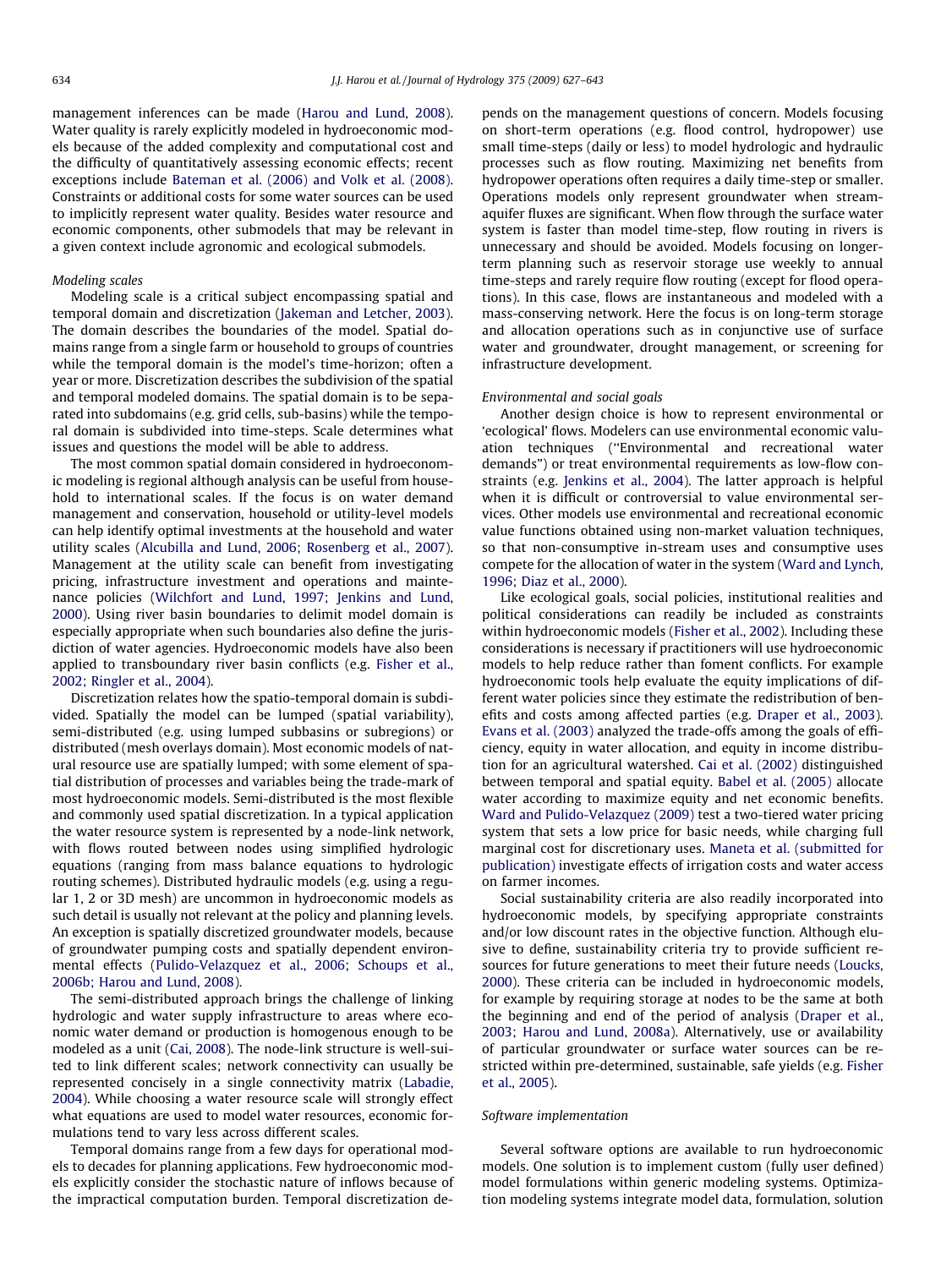and results definition. Commercial examples of such systems include GAMS, AMPL, AIMMS; all of which link model equations written in algebraic notation to commercial solvers implementing linear, integer or non-linear optimization. These systems are flexible, transparent, self-documenting, provide simple links between model formulation and solver solution, and therefore have seen early and widespread use by both economists and engineers to implement hydroeconomic models. A related approach is to access optimization solvers through spreadsheet programs. Simulation modeling systems (also called systems dynamics software) solve user-defined simulation models with a commercial solver engine. Although most modeling systems are generic, at least one is water specific. The Interactive Component Modeling System (ICMS) ([Ar](#page-13-0)[gent et al., 2006\)](#page-13-0) was used to implement a hydroeconomic model called the Water Allocation Decision Support System (WAdss) ([Let](#page-14-0)[cher, 2005](#page-14-0)).

Custom models benefit from having a graphical user-interface and data management system to input, manage and display model inputs and outputs. The modeling systems described above facilitate building graphical user-interfaces to varying degrees. Other options include creating application-specific software or using a model platform. Application-specific software such as CALVIN ([Draper et al., 2003\)](#page-14-0) and WAS ([Fisher et al., 2002; Rosenberg](#page-14-0) [et al., 2008](#page-14-0)) are especially built to link a solver to a user-interface and database. Alternatively a model platform can link an existing custom model to a generic user-interface and data manager. HydroPlatform [\(Harou et al., 2009\)](#page-14-0) is a geographically-based open-source model platform that works with existing hydroeconomic models built with modeling systems such as GAMS.

If a custom model formulation is not required a generalized water resource Decision Support System (DSS) can be used. A few hydroeconomic DSS exist such as MITSIM ([Strzepek et al.,](#page-15-0) [1989\)](#page-15-0), AQUARIUS [\(Diaz and Brown, 1997; Brown et al., 2002\)](#page-14-0), and AQUAPLAN ([Tilmant et al., 2008\)](#page-16-0). Other DSS may be configured to include hydroeconomic components. Examples include AQUA-TOOL ([Andreu et al., 1996; Andreu-Álvarez et al., 2005; Pulido-](#page-13-0)[Velazquez et al., in press](#page-13-0)), OASIS [\(Randall et al., 1997](#page-15-0)), MODSIM ([Labadie and Baldo, 2000](#page-14-0)), MIKE BASIN [\(Jha and Das Gupta,](#page-14-0) [2003](#page-14-0)), CALSIM [\(Draper et al., 2004\)](#page-14-0), WEAP ([Yates et al., 2005\)](#page-16-0), WSM DSS ([Todini et al., 2006\)](#page-16-0), and WaterWare [\(Cetinkaya et al.,](#page-13-0) [2008](#page-13-0)).

# Study design and results

A typical hydroeconomic modeling study involves a base case representing current infrastructure and water management practices. Reproducing historical results is important to establish model credibility. Further alternatives and scenarios may include new infrastructure, operating rules, institutional and policy changes, changes in demands or hydrologic conditions (e.g. climate change), or combinations of these. Users then compare and contrast results for the different alternative and scenarios.

Establishing a base case is related to model calibration, the process by which model input data, parameters, assumptions and process equations are tested and iteratively improved to better agree with observed results. Model calibration often is a lengthy process through which modelers learn about both the water system under consideration and about their model's assumptions, limitations and benefits [\(Draper et al., 2003\)](#page-14-0). Partially automated calibration methods have been applied to optimization models [\(Howitt, 1998; Cai](#page-14-0) [and Wang, 2006](#page-14-0)) based on the concept of PMP [\(Howitt, 1995\)](#page-14-0).

Basic results of both simulation and multi-period deterministic optimization are overall economic performance and the time series of water system operations (e.g. reservoir releases, groundwater pumping, artificial recharge, etc.). For small systems, operation rule parameters can be solved for directly ([Schoups et al., 2006a](#page-15-0)); for large systems they can be derived by statistically analyzing optimal operations [\(Lund and Ferreira, 1996\)](#page-15-0). When optimization is used, marginal values (i.e. ''value of one more unit") of water and infrastructure are a significant result from hydroeconomic models. These marginal values (named dual values, shadow values, Lagrange multipliers, or imputed prices) are produced by mathematical programs when a constraint limits the optimal solution. They indicate the change in the objective if the constraint were relaxed by one unit. Because hydroeconomic models are single-objective measured in monetary units, shadow values have direct economic significance. Hydroeconomic optimization models produce valuable information on marginal values of water, infrastructure and ecological flows. In a standard network formulation, shadow values on flow continuity constraint equations provide time series of the value of adding one unit of flow at any network junction. Shadow values on infrastructure capacity or low flow constraints provide the marginal values of expanding infrastructure bottlenecks or reveal the opportunity cost society pays to maintain low flow requirements (e.g. having an in-stream flow be 10 rather than  $9 \text{ m}^3$ /s), respectively. However, shadow values cannot represent the consequences of simultaneously changing multiple constraints.

These are just some examples of generic output. In reality, the range of outputs matches the breath of the diversity of reasons to build hydroeconomic models. A representative set of applications is described in the next section.

# Applications

Hydroeconomic modeling applications in the literature cover a range of water resources problems, locations, and innovations [\(Ta](#page-9-0)[ble 2\)](#page-9-0). [Table 2](#page-9-0) divides applications into seven permeable groups, described briefly here.

Applications for in-stream uses include hydropower, navigation and recreation. Off-stream uses are usually consumptive, e.g. irrigated agriculture or urban supply. To allocate water efficiently, in-stream flow values must be incorporated into the allocation process [\(Colby, 1990; Griffin and Hsu, 1993\)](#page-13-0). However, environmental water uses, such as ecological minimum in-stream flows are usually not represented economically; no such applications were found. Endogenous agronomic models can be used to represent the effects of agricultural practices on water use and vice versa. Agricultural yield can be simulated given particular water applications, irrigation technology and water salinity levels.

Engineering infrastructure and capacity expansion are themes of engineering focused models that use economic criteria for evaluation. An advantage of optimization to analyze water supply infrastructure is that shadow values evaluate marginal value of capacity [\(Rogers and Smith, 1970\)](#page-15-0).

When groundwater is managed conjunctively with the rest of the water resource system, hydroeconomic models can show the potential for groundwater banking [\(Pulido-Velazquez et al.,](#page-15-0) [2004; Harou and Lund, 2008a](#page-15-0)). Models that represent groundwater pumping costs that vary with depth are non-linear (quadratic) since water levels will depend on volume pumped. Distributedparameter groundwater models add spatial information which enable local relevance of model results, rather than broad regional trends.

Many papers investigate the benefits of flexible allocation through various types of water markets. Water markets are always regulated by institutions that impose constraints to protect against environmental degradation or secondary economic effects (externalities). Modeling various constrained markets can helps identify more effective and beneficial arrangements for the regional economy.

Water management models that consider economic criteria tend to contradict theories about looming regional or global water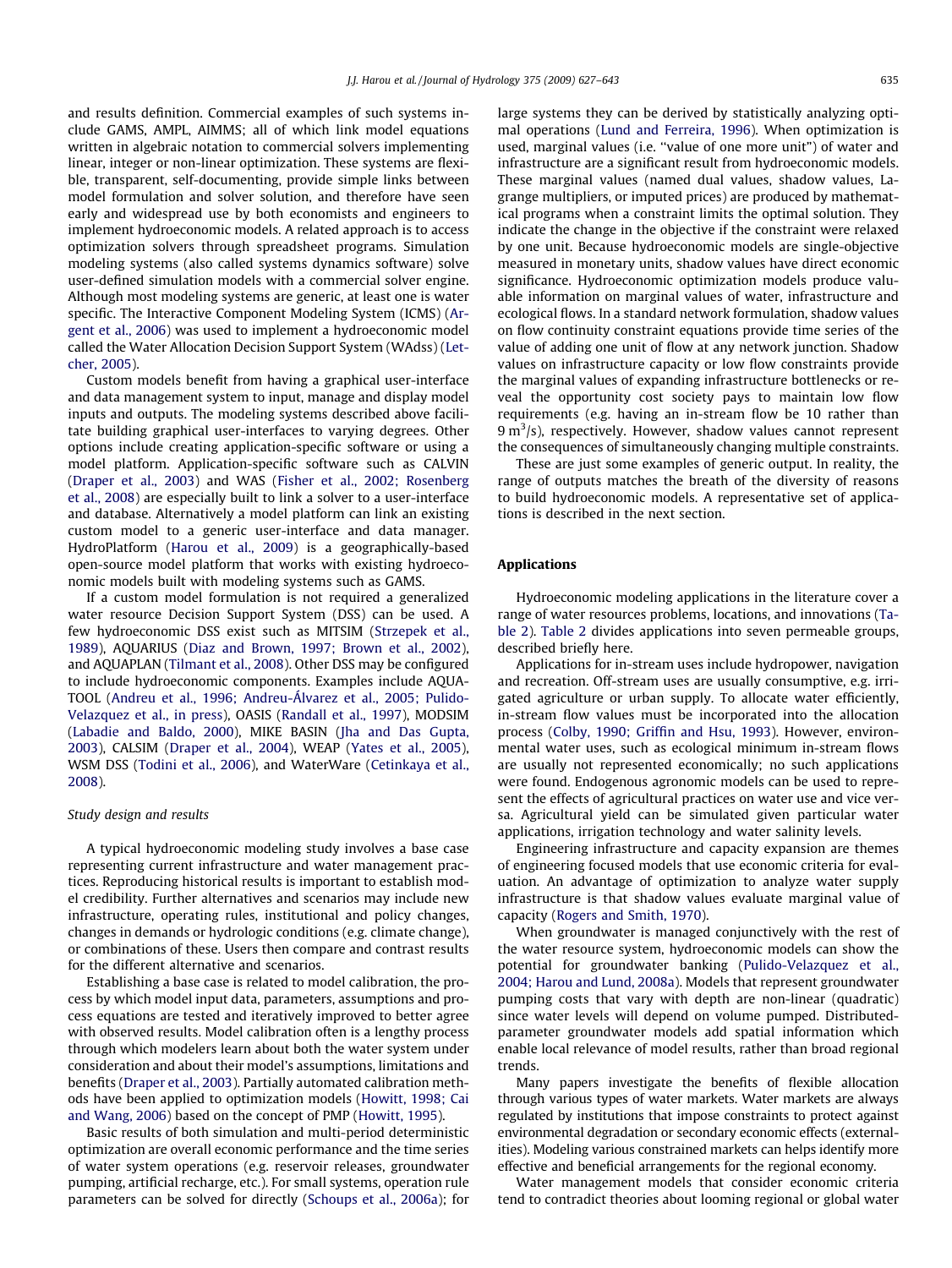#### <span id="page-9-0"></span>Table 2

Selected hydroeconomic modeling applications grouped into categories. Many studies mentioned here could be placed under several application categories; one is chosen based on salient model features.

| Major problem(s)                                                                                      | Location                                                       | Model features and innovations                                                                                                                          | Citation(s)                                                             |
|-------------------------------------------------------------------------------------------------------|----------------------------------------------------------------|---------------------------------------------------------------------------------------------------------------------------------------------------------|-------------------------------------------------------------------------|
| In-stream and off-stream intersectoral allocation and use                                             |                                                                |                                                                                                                                                         |                                                                         |
| Water scarcity, inefficient allocation of small<br>flow increases                                     | Hypothetical basin,<br>Western USA                             | Allocation to hydropower of water obtained by vegetation removal                                                                                        | Brown et al. (1990), Diaz<br>et al. (1992)                              |
| Exploiting synergies among non-consumptive<br>uses                                                    | Rio Chama Basin,<br>New Mexico, USA                            | Complementarities between river recreation, lake recreation, and<br>hydropower                                                                          | Ward and Lynch (1996,1997)                                              |
| Preserving springs for recreation and<br>ecological habitat                                           | Edwards Aquifer,<br>Texas, USA                                 | Groundwater management for ecological habitat protection, water<br>market investigated                                                                  | McCarl et al. (1999)                                                    |
| Trade-offs between ecological and economic<br>objectives                                              | Border Rivers<br>region, Queensland,<br>Australia              | Consequences of trade and allocation water for environmental use;<br>minimizes differences between actual and natural flow regimes                      | <b>Tisdell</b> (2001)                                                   |
| Optimal drought allocation planning with<br>agricultural demands                                      | Irrigation District of<br>Guadalquivir Basin,<br>Spain         | Principal component analysis used to generate stochastic variables<br>for three hierarchical submodels: crop, irrigation district, basin                | Reca et al. (2001a,b)                                                   |
| Competitive hydropower and agricultural<br>demands                                                    | Vadielo Reservoir,<br>Spain                                    | Identifies economic gains of an inter-temporal trade agreement                                                                                          | Bielsa and Duarte (2001)                                                |
| Agricultural, urban and environmental uses                                                            | Maipo basin, Chile                                             | Return flows, considers hydrologic and economic efficiency                                                                                              | Rosegrant et al. (2000), Cai<br>et al. (2003c), Cai (2008)              |
| Over-allocated surface and groundwater<br>supplies                                                    | Namoi Basin,<br>Australia                                      | Trade-offs from water allocation policies; integrated assessment                                                                                        | Letcher et al. (2004)                                                   |
| Allocation between sectors with disparate<br>economic returns                                         | Nong Pla Lai<br>Reservoir, Thailand                            | Multi-objective equity and net economic benefit maximization                                                                                            | Babel et al. (2005)                                                     |
| Distribution of dry-season flows between<br>farmers, deforestation, erosion, surface<br>water quality | Mae Chaem<br>catchment,<br>Thailand                            | Integrated modeling includes crop growth, erosion, rainfall-runoff,<br>household decision, socio-economic impact models                                 | Letcher et al. (2006)                                                   |
| Water shortages threaten endangered species<br>habitat; least-cost source for ecological<br>needs     | Platte River Basin,<br>Western USA                             | Least cost water supplies from agriculture identified to reduce<br>environmental water shortages; Stochastic agricultural crop mix<br>model             | Houk et al. (2007)                                                      |
| Operating cascades of reservoirs in a multi-<br>objective, transboundary context                      | Euphrates basin<br>(Turkey, Syria)                             | Stochastic programming to assess statistical distribution of<br>marginal water values in multipurpose multireservoir system<br>(hydropower, irrigation) | Tilmant and Kelman (2007),<br>Tilmant et al. (2008)                     |
| High agricultural and urban summer demands;<br>spatially heterogenous demands                         | Neste basin, France                                            | Economic optimization driven simulation (agricultural, domestic,<br>industrial users), scenarios: agronomic, climatic or economic                       | Reynaud and Leenhardt<br>(2008)                                         |
| Water supply, engineering infrastructure and capacity expansion                                       |                                                                |                                                                                                                                                         |                                                                         |
| Crop and water supply infrastructure for<br>irrigation                                                | Tista Project, East<br>Pakistan                                | Interactions of surface water-groundwater system within economic<br>irrigation context                                                                  | Rogers and Smith (1970)                                                 |
| Water supply; desalination; sector allocations                                                        | San Luis Obispo<br>County, California,                         | Mixed integer programming                                                                                                                               | Armstrong and Willis (1977)                                             |
| Operating rule development                                                                            | <b>USA</b><br>Missouri River,<br>Columbia River,<br><b>USA</b> | Economic-based implicit-stochastic optimization                                                                                                         | Lund and Ferreira (1996)                                                |
| Agricultural and urban water supply;<br>environmental uses                                            | Statewide<br>California, USA                                   | Database management; large diversified system; flexible policies;<br>infrastructure expansion                                                           | Draper et al. (2003), Jenkins<br>et al. (2004), Null and Lund<br>(2006) |
| Competing uses of infrastructure                                                                      | Panama Canal<br>System, Panama                                 | Trade-off between navigation and hydropower, capacity expansion                                                                                         | Watkins and Moser (2006)                                                |
| Probabilistic drought planning and operations                                                         | East-Bay Municipal<br>Utility District,<br>California, USA     | Linked supply and demand spreadsheet models                                                                                                             | Wilchfort and Lund (1997),<br>Jenkins and Lund (2000)                   |
| Water conservation and infrastructure<br>expansions with variable water availability                  | Jordan                                                         | Stochastic mixed integer programming with non-price water<br>conservation programs and infrastructure expansions                                        | Rosenberg et al. (2008)                                                 |
| Conjunctive use of groundwater and surface water                                                      |                                                                |                                                                                                                                                         |                                                                         |
| Economic optimization of conjunctive use                                                              | San Joaquin River<br>Valley, California,<br><b>USA</b>         | Maximize expected net benefits from agricultural production;<br>stochastic dynamic programming                                                          | Burt (1964)                                                             |
| Optimizing groundwater in an integrated<br>system                                                     | Israel                                                         | Economic optimization of groundwater use with an integrated<br>system using water demand curves                                                         | Bear et al. (1964), Bear and<br>Levin (1966, 1970)                      |
| Stream-aquifer interaction, spatial hydrologic<br>effects                                             | Hypothetical and<br>Platte Valley,<br>Colorado, USA            | Simulation of conjunctive use system with distributed groundwater<br>simulation and economic model                                                      | Bredehoeft and Young<br>$(1970)$ , Young and<br>Bredehoeft (1972)       |
| Regional economic and agricultural<br>development plan considering stochastic<br>supplies             | Varamin Plain, Iran                                            | Combines an agricultural production optimization model with a<br>distributed groundwater simulation model and a node-link surface<br>water network      | De Ridder and Erez (1977)                                               |
| Agricultural water allocation                                                                         | Yolo County,<br>California, USA                                | Integrated groundwater model using regression equations                                                                                                 | Noel et al. (1980), Noel and<br><b>Howitt (1982)</b>                    |
| Efficient conjunctive use and irrigation supply<br>system design                                      | Indus Basin,<br>Pakistan                                       | Simulation of joint effect of water allocation and groundwater well<br>tax or subsidies on economic efficiency                                          | O'mara and Duloy (1984)                                                 |
| Groundwater-irrigated agriculture                                                                     | Salinas Valley,<br>California, USA                             | Effectiveness of basinwide groundwater management; recharge<br>from ephemeral streams                                                                   | Reichard (1987)                                                         |
| Economically optimal steady-state pumping                                                             | Madera County,<br>California, USA                              | Approximating the optimal groundwater pumping for multi-aquifer<br>stochastic conjunctive use                                                           | Provencher and Burt (1994)                                              |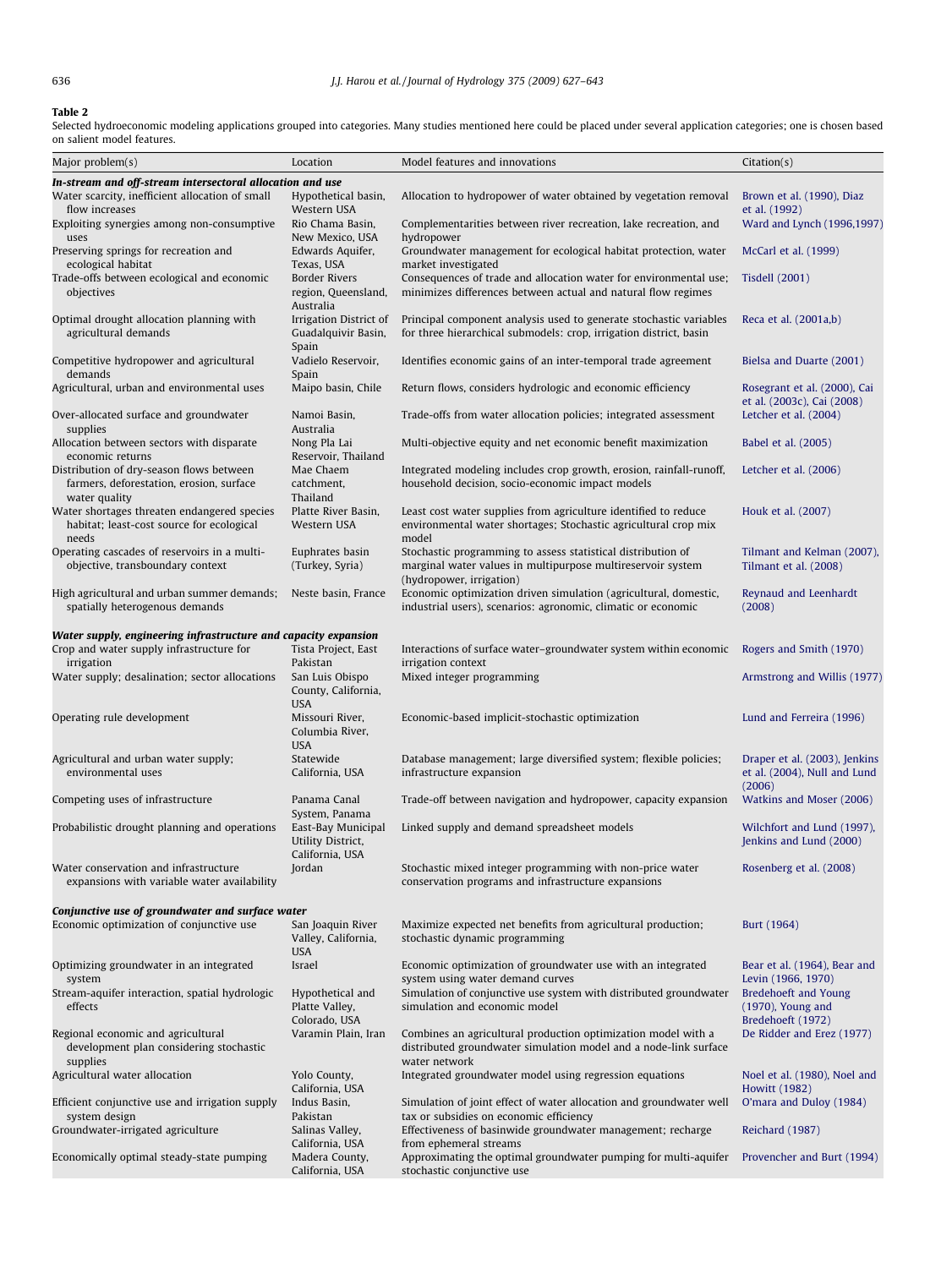# Table 2 (continued)

| Major problem(s)                                                                                                                                        | Location                                                                      | Model features and innovations                                                                                                                                                                                                            | Citation(s)                                                                        |
|---------------------------------------------------------------------------------------------------------------------------------------------------------|-------------------------------------------------------------------------------|-------------------------------------------------------------------------------------------------------------------------------------------------------------------------------------------------------------------------------------------|------------------------------------------------------------------------------------|
| Economically optimal pumping                                                                                                                            | Kern County,                                                                  | Artificial recharge of groundwater                                                                                                                                                                                                        | Knapp and Olson (1995)                                                             |
| Conjunctive use infrastructure and water<br>banking                                                                                                     | California, USA<br>Southern California,<br><b>USA</b>                         | Optimization of groundwater conjunctive use and infrastructure                                                                                                                                                                            | Pulido-Velazquez et al.<br>(2004), Harou and Lund<br>(2008a)                       |
| Increasing agricultural demand, seawater<br>intrusion                                                                                                   | Adra River Basin,<br>Spain                                                    | Embedded multireservoir method stream-aquifer model, eigenvalue<br>method groundwater model, NLP                                                                                                                                          | Pulido-Velazquez et al.<br>(2006)                                                  |
| Surface water costs cause groundwater                                                                                                                   | Tulare Basin,                                                                 | Economically driven simulation; quantifies surface water price                                                                                                                                                                            | Marques et al. (2006)                                                              |
| overdraft<br>Drought, coastal irrigated agriculture                                                                                                     | California, USA<br>Yaqui Valley,<br>Sonora, Mexico                            | effect on groundwater<br>Embedded agronomic, distributed groundwater model;<br>multiobjective interannual optimization for sustainability and spill<br>control; derived conjunctive use rule                                              | Schoups et al. (2006a,b)                                                           |
| Institutions, water markets and pricing                                                                                                                 |                                                                               |                                                                                                                                                                                                                                           |                                                                                    |
| Water scarcity due to lack of infrastructure                                                                                                            | California, USA                                                               | Non-linear spatially distributed supply and demand functions,<br>inequality between number of supply and demands functions                                                                                                                | Vaux and Howitt (1984)                                                             |
| Stream-aquifer water rights issues                                                                                                                      | South Platte River,<br>Colorado, USA                                          | Quasi-market maximize regional income and protect senior river<br>water rights                                                                                                                                                            | Young et al. (1986)                                                                |
| Scarce irrigation supplies; decreased<br>agricultural productivity from salinity<br>Cost of new urban supply projects in south-<br>western USA          | Arkansas Valley,<br>Colorado, USA<br>Colorado River, USA                      | Market simulation of changes in surface and groundwater value due<br>to salinity<br>Market for consumptive uses, hydropower production, river<br>salinity; six institutional alternatives tested                                          | Lefkoff and Gorelick<br>(1990b, 1990a)<br>Booker and Young (1994)                  |
| Inefficient institutional constraints on water<br>market                                                                                                | Lower Rio Grande<br>Valley, Texas, USA                                        | Institutional water market constraints; optimal portfolios of rights,<br>options, and leases                                                                                                                                              | Characklis et al. (1999,2006)                                                      |
| Water scarcity and demand for water imports                                                                                                             | Southern California,<br><b>USA</b>                                            | Economic benefit of flexible water allocation policies                                                                                                                                                                                    | Newlin et al. (2002)                                                               |
| Growing demand, opposition to new<br>reservoirs, institutional limits on transfers                                                                      | Kern County,<br>California, USA                                               | Dynamic optimization of markets and inter-temporal groundwater<br>management                                                                                                                                                              | Knapp et al. (2003)                                                                |
| Aquifer depletion and environmental damage                                                                                                              | State of Tamil Nadu,<br>India                                                 | Adaptive groundwater pricing with price as function of<br>groundwater levels and monsoon forecasts                                                                                                                                        | Brown and Rogers (2006),<br>Brown et al. (2006)                                    |
| Water pricing policy design, implementation,<br>and evaluation<br>Unknown effects of changes in irrigation costs<br>or water access on farmer behavior, | Rio Grande Basin,<br>New Mexico, USA<br>San Francisco Basin,<br><b>Brazil</b> | Hydrologic and economic impacts of water pricing programs,<br>equity, water quality constraints<br>Spatially explicit, farm level, PMP model; high-resolution hydrologic<br>model simulates variably saturated subsurface flow and solute | Ward and Pulido-Velázquez<br>(2008, 2009)<br>Maneta et al.<br>(2007, submitted for |
| incomes                                                                                                                                                 |                                                                               | transport                                                                                                                                                                                                                                 | publication)                                                                       |
| Conflict resolution, transboundary management and sustainability                                                                                        |                                                                               |                                                                                                                                                                                                                                           |                                                                                    |
| Water allocations; growing demands                                                                                                                      | Israel, Jordan, and<br>Palestine                                              | Cooperation among parties; pricing and social policies                                                                                                                                                                                    | Fisher et al. (2002,2005)                                                          |
| Conflicts between agriculture and<br>Environmental conservation                                                                                         | Syr Darya basin,<br>Central Asia                                              | Long-term modeling with quantified sustainability criteria                                                                                                                                                                                | Cai et al. (2002,2003b)                                                            |
| Transboundary basin, competition among<br>sectors (e.g. in-stream vs. off-stream) and                                                                   | Mekong River Basin<br>(six countries in SE                                    | Characterize trade-offs between in-stream and off-stream water<br>uses; hydropower, irrigation, fisheries, wetland water values                                                                                                           | Ringler et al. (2004), Ringler<br>and Cai (2006)                                   |
| countries<br>Bi-national river management                                                                                                               | Asia)<br>Colorado River; US-<br>Mexico                                        | considered<br>Cost-effective environmental flows                                                                                                                                                                                          | Medellín-Azuara et al. (2007)                                                      |
| Water scarcity, lack of capital for infrastructure<br>development                                                                                       | Gediz River Basin,<br>Turkey                                                  | Multi-objective optimization with heuristic methods and dynamic<br>simulation, included in a stakeholder-driven DSS                                                                                                                       | Fedra et al. (2007), Cetinkaya<br>et al. (2008)                                    |
| Managing for climate change and drought                                                                                                                 |                                                                               |                                                                                                                                                                                                                                           |                                                                                    |
| Droughts in large shared basins                                                                                                                         | Colorado River, USA                                                           | Drought losses to in-stream uses (hydropower, recreation) vs.<br>consumptive uses                                                                                                                                                         | Booker (1995)                                                                      |
| Effects of climate-change scenarios in large<br>developed economies                                                                                     | California inter-tied<br>system, USA                                          | Infrastructure and policy adaptations for climate warming                                                                                                                                                                                 | Harou et al. (in press),<br>Tanaka et al. (2006),<br>Medellín-Azuara et al. (2008) |
| Over-appropriation drought and climate<br>change; growing demands                                                                                       | Rio Grande Basin,<br>USA                                                      | Institutional adjustments to limit drought damages                                                                                                                                                                                        | Booker et al. (2005),<br>Ward et al. (2006)                                        |
| Land-use management: floods and water quality                                                                                                           |                                                                               |                                                                                                                                                                                                                                           |                                                                                    |
| Quantifying economic impact of European<br>Water Framework Directive (WFD) on<br>agricultural and recreational sectors                                  | Humber Basin,<br>England                                                      | Integrate spatially distributed economic, agricultural land use,<br>hydrology and water quality modeling; consider agricultural costs<br>and recreational value generated by WFD                                                          | Bateman et al. (2006)                                                              |
| Levee-protected floodplains; adaptation to<br>increasing flood risk                                                                                     | American River,<br>California, USA                                            | Risk-based dynamic programming; flood frequency, levee failure<br>probabilities; hydraulic simulation; maximizes difference between                                                                                                       | Zhu et al. (2007)                                                                  |
| Direct and indirect economic costs of floods                                                                                                            | Flood prone areas<br>of the Netherlands                                       | land use value and expected damage<br>Flood damages and economy-wide effects of floods using spatial<br>hydro-dynamic model                                                                                                               | Jonkman et al. (2008)                                                              |
| European Water Framework Directive (WFD)<br>in intensively cropped river basins                                                                         | Upper Ems Basin,<br>Germany                                                   | Spatial DSS links hydrologic, water quality, and economic farm<br>models to estimate economic effects of alternative agricultural<br>management options                                                                                   | Volk et al. (2008)                                                                 |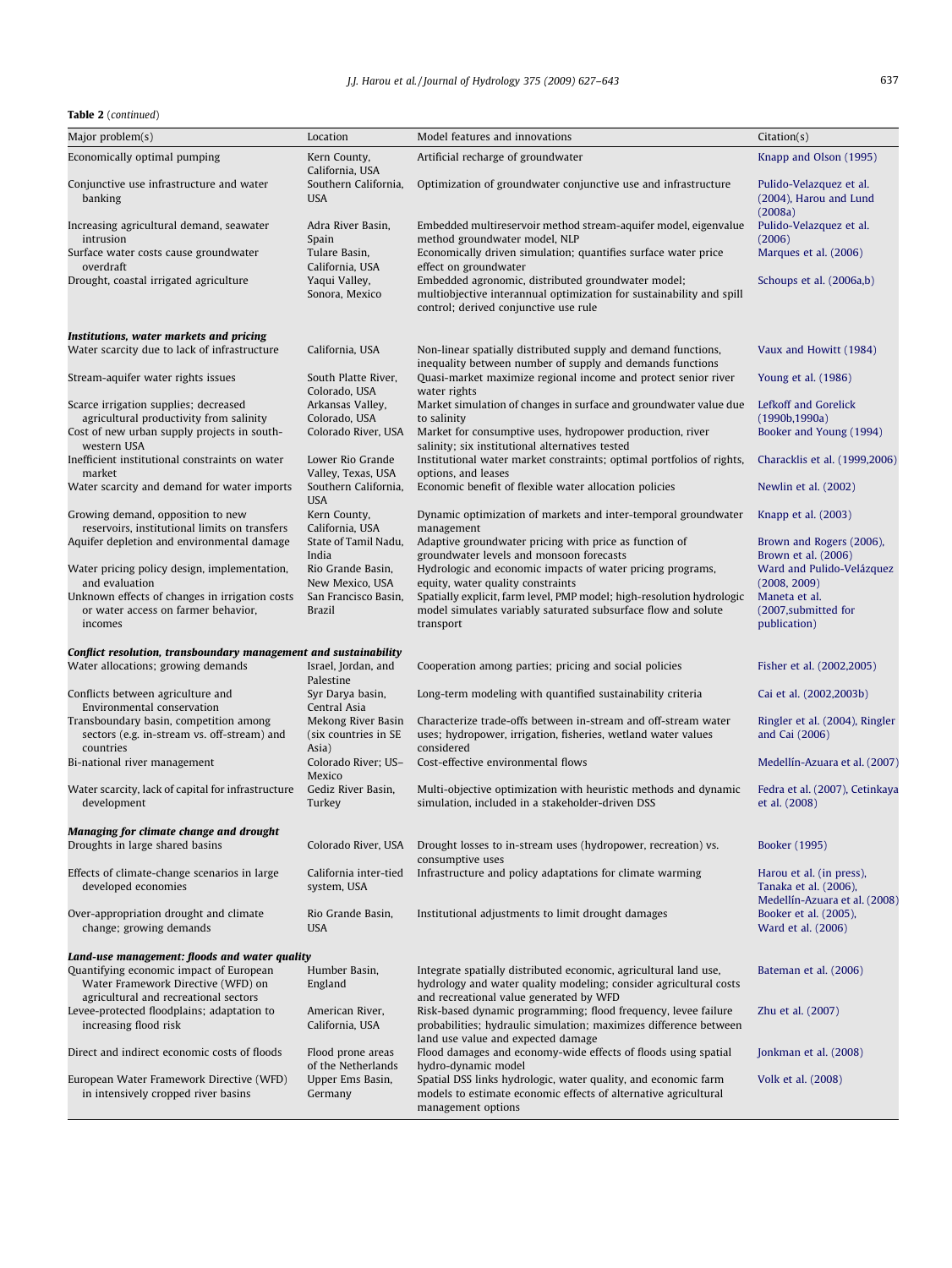conflicts. They provide a blue print for collaboration and adaptability that can help move transboundary conflict towards collaboration [\(Fisher et al., 2005\)](#page-14-0).

Drought and climate change place special stresses on water systems. Hydroeconomic models may provide insights into flexible operations schemes that decrease negative affects of increased water scarcity or other changes.

Land use management for floods and non-point source pollution from agriculture are fertile ground for a new generation of hydroeconomic models. These applications typically link geographical information systems (GIS) to other modeling tools.

# Discussion

## Policy and institutional implications

Hydroeconomic models have policy implications and uses in several areas:

- infrastructure expansion and operations planning,
- water allocation and markets,
- adaptation pathways (e.g. to climate change)
- design of institutional policies to achieve environmental, social and economic targets (governance, rights, etc.),
- economic policy impact analysis, and
- basis for regulation and law.

Most applications of hydroeconomic models, as reviewed above, are for infrastructure planning and operations, water allocation and markets, impact analysis and adaptation.

Several institutional and policy approaches have been proposed to encourage economic efficiency in water management. Idealized water markets achieve the conditions of economic efficiency by encouraging resources to move from lower to higher-valued uses. Various water marketing strategies have been applied ([Lund and](#page-15-0) [Israel, 1995; Easter et al., 1998\)](#page-15-0). The introduction of water markets and water banks has made it possible to balance supply and demand and to lessen the effects of severe droughts ([Howitt, 1994;](#page-14-0) [Booker et al., 2005\)](#page-14-0). Water markets are also prone to market failures, especially because of the presence of externalities, natural monopolies, and public goods competing with private demands ([Young, 1996\)](#page-16-0). Market failures can be corrected, or at least reduced, by introducing appropriate water right and incentives structures [\(Burness and Quirck, 1979; Griffin and Hsu, 1993; Spul](#page-13-0)[ber and Sabbaghi, 1994](#page-13-0)).

In cases where the supply has to be controlled by government, efficient price is an administrative tool for water demand management. When the price of water reflects its true marginal cost, including environmental externalities and other opportunity costs, the resource will be put to its most valuable uses ([Rogers et al.,](#page-15-0) [2002\)](#page-15-0). Several international institutions have promoted the principle of full cost recovery [\(OECD, 1999; EC, 2000\)](#page-15-0) and many countries are now engaged in some form of pricing reform (e.g. [OECD,](#page-15-0) [1999; Dinar, 2000](#page-15-0)).

In any case, efficient water use fundamentally recognizes water's opportunity cost ([Griffin, 2001, 2006](#page-14-0)). Despite the concept's apparent simplicity, measuring the opportunity cost of water is difficult. In the absence of well-functioning water markets, opportunity cost assessment requires a systems approach and assumptions about real impacts and responses [\(Briscoe, 1996\)](#page-13-0). This assessment has to be based on an accurately specified system to identify and estimate the value of water for the different users in the system, such as hydroeconomic models.

Hydroeconomic models help investigate changing institutional processes to improve water management. Representing the physics, constraints and objectives of water systems helps water management agencies assess and formulate policies and communicate more clearly with stakeholders.

# Limitations and challenges

Some authors have taken a critical look at whether systems analysis is useful to improve water management (e.g. [Rogers and](#page-15-0) [Fiering, 1986; Bredehoeft et al., 1995\)](#page-15-0). These authors argue that benefits revealed by optimization solutions are often small due to the relative flatness of objective functions near the optimum and the wide range of nearly optimal solutions. Application of optimization models and their recommendations has remained a challenge ([Rogers and Fiering, 1986\)](#page-15-0).

Including economic criteria adds a layer of theory and complexity beyond traditional water planning models that may be difficult or controversial for water managers to accept. To achieve relevance outside of academic and policy circles, hydroeconomic modelers must work with or among real water managers, use and extend established models, develop and incorporate economic data, and offer user-friendly software.

Several difficulties exist to directly use hydroeconomic model results. Simplification and aggregation of physical, economic and regulatory processes and data is necessary for timely construction and resolution of regional models. If physical aggregation is coarser than existing simulation models, managers may perceive the hydroeconomic model as too theoretical or insufficiently detailed to support local decision making. Models with simplified process equations also place increased pressure on the reduced parameter set to accurately represent the system. Simplification may contribute to lack of robustness at the local scale; for example a small change in cost on a link in a network model could cause flows to take a dramatically different route. However, at the larger regional scale such local effects tend to balance out leading to generally robust system-wide results in terms of major trends and responses to different scenarios and policies. It is also difficult to make simplified regional models agree with observed data and calibrate these models to historical data ([Draper et al., 2003; Cai and Wang, 2006\)](#page-14-0).

Linearization of non-linear functions or physical process equations is often employed to allow the use of linear programming, which guarantees a global optimum. If non-linear equations are used, model size is often further reduced for computational reasons.

Shadow values, range-of-basis, and sensitivity analysis provide important information on marginal values and changes in system performance related to numerical and other uncertainties. However, they must be evaluated reactively ''one-at-a-time" and ignore complex interplays and simultaneous changes among constraint limits, system configurations, and/or prices. Hydroeconomic modeling could benefit by applying proactive approaches to handle simultaneous uncertainties well known in operations research such as robust, probabilistic (chance constraint), and flexible programming [\(Sahinidis, 2004](#page-15-0)).

Another difficulty is moving past the idea that hydroeconomic models necessarily impose market solutions to water resources problems. In fact, hydroeconomic models can be poor tools to simulate actual water markets since individual agent behavior and transaction costs cannot be represented easily [\(Young, 1986; Grif](#page-16-0)[fin, 2006,](#page-16-0) p. 356). For historical and institutional reasons, most real water resources management schemes are not perfect; they inevitably result in some inefficiency. Hydroeconomic models can help identify areas where past water management practices are no longer in synch with current resource availability and current social attitudes towards environmental quality and equity. Using hydroeconomic models helps improve transparency and rationality in natural resource use rather than advocating a particular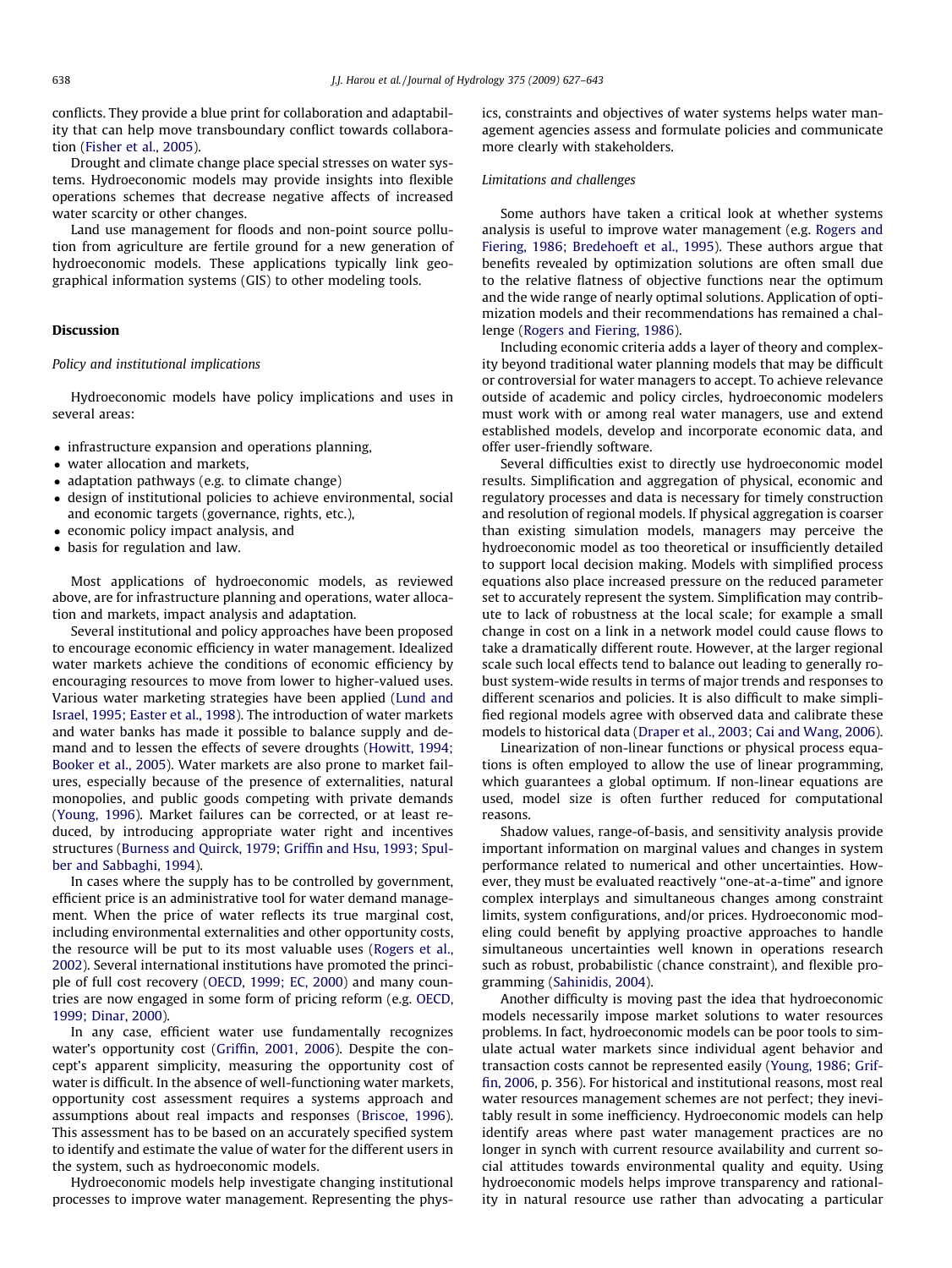ideology. Hydroeconomic models help guide ([Fisher et al., 2002\)](#page-14-0) policy makers to formulate effective policies; they are not a policy in themselves.

A further difficulty is mathematically representing social, political and environmental objectives in addition to modeling complex processes. Economic objectives have the advantage of summarizing all interests in a single financial metric, reducing a multi-objective problem to a single objective. However, this reduction in solution effort requires additional data collection: estimating economic values of water uses in the study area. Difficult to quantify objectives often include environmental, ecological or social equity. It may be easier to consider some objectives in non-economic terms, e.g. minimizing differences between releases and the natural flow regime ([Tisdell, 2001\)](#page-16-0) to encourage a natural flow regime. Most interests that are not evaluated economically, because of controversy or lack of data, can be represented with constraints to reflect social, political or environmental priorities.

However, certain social priorities such as decision maker risk aversion are not readily represented in either hydroeconomic model objectives or constraints. Hydroeconomic model objective functions typically seek to maximize expected net benefits (or minimize expected costs) where benefits and costs are strictly weighted by their occurrence probability. However, this risk neutral expression undervalues the desire of most decision makers to avoid severe consequences of extreme (albeit unlikely) events. Unrealistic levels of risk neutrality can be partially removed by including penalties for failing to achieve allocation targets. When such constraints are small but have a significant effect on allocations they are referred to as persuasion penalties. Alternatively, supplemental terms can be introduced into the objective function, such as terms that minimize the variance between minimal allocations and economic ones. These approaches are stopgap measures and more advanced methods to represent risk aversion exist in the economics literature [\(Markowitz, 1959; Sandmo, 1971; Levy and](#page-15-0) [Levy, 2004](#page-15-0)).

The above factors contribute to the limited application of hydroeconomic models for actual water resource planning and management outside of strict academic and policy settings. An exception is narrowly focused single-objective hydropower applications.

Cost-benefit analysis remains the most widely used economic technique in the water field. This method helps assess the merit of a particular water infrastructure investment while hydroeconomic models focus on operation and design of systems. Unlike traditional benefit-cost analysis, hydroeconomic models provide a way to measure and consider the opportunity costs in water allocation. While benefit-cost analysis provides a single aggregated indicator of economic desirability of a project (i.e. net present value; benefit-cost ration; rate of internal return), the hydroeconomic models show the dynamic variation of water values in time and space. As management shifts from building new water supply systems to better operating existing ones and adopting demand management and water marketing strategies with increasing water scarcity and water conflicts, this more flexible and detailed form of benefit-cost analysis will become increasingly useful [\(Ward, 2009\)](#page-16-0).

As with all environmental modeling, uncertainty and error propagation are especially challenging; most hydroeconomic modeling efforts barely mention them. A pragmatic approach reiterated by [Jakeman and Letcher \(2003\) and Cai \(2008\)](#page-14-0) is to use sensitivity analysis to reveal parameters or model components with the greatest effect on results.

# Current trends and future directions

Many current and future water management problems are characterized by a pervasive rise in water scarcity, lack of easily developed new supplies, and increased levels of drought and extreme events from climate change. In addition, there is a growing priority for environmental flows that require that water be managed in an integrated and sustainable way. These trends mean that by choice or necessity, the more effective management of existing supplies will increasingly be chosen over developing new ones. This focus will increase the relevance and need for integrated water management techniques such as hydroeconomic modeling.

Although constraints are typically used in lieu of direct economic valuation of environmental benefits, advances in environmental benefits estimation should allow future hydroeconomic models to include more of these benefits in economic objective functions. For decades recreation benefits were considered ''intangible", but are now often included.

As optimization solvers improve, optimization models can incorporate more spatial detail and more detailed physical modeling (e.g. spatially distributed groundwater flow, stream-aquifer interaction, routed surface flows). Incorporating water quality processes will be especially important [\(Lefkoff and Gorelick, 1990b;](#page-14-0) [Bateman et al., 2006](#page-14-0)).

Most hydroeconomic models are custom-built, often using commercial optimization software. With economic criteria gaining acceptance for representing system performance, hydroeconomic models will continue to appear in decision support systems (DSS) (''Software implementation") or integrated assessments ([Letcher](#page-15-0) [et al., 2006](#page-15-0)). This trend will accentuate as optimization capabilities are more frequently available in water resource DSS. Generic model platforms [\(Harou et al., 2009\)](#page-14-0), that connect existing models to a geographical user-interface and data manager will also facilitate development and use of hydroeconomic models. Calibration methods (e.g. [Howitt, 1998; Cai and Wang, 2006\)](#page-14-0) for optimization may also be integrated into future practical applications.

The ability to analyze economic impacts of different system designs or management policies is significant. Although there is an inevitable gap between modeling research and its application in decision making, this gap should decrease as hydroeconomic models are included into collaborative planning processes such as shared-vision planning ([Palmer et al., 1999; Stephenson et al.,](#page-15-0) [2007](#page-15-0)) or integrated assessments [\(Parker et al., 2002\)](#page-15-0). Synthesis of what inherently is a multi-objective problem into a single economic objective is both a strength and weakness of the approach. Solutions proposed by hydroeconomic models will have the most credibility if they are advanced with broader perspectives that consider the problem from many angles. Hydroeconomic models should be useful in shared-vision planning and integrated assessments by providing useful information to negotiators. Making the economic impacts of any proposed water policy or management scheme explicit will increase transparency and empower those who take part in the decision processes.

# Conclusions

Hydroeconomic models represent hydrologic engineered systems while explicitly considering the economic nature of water demands and costs. Beyond minimizing costs or maximizing profits, they provide a framework to consider the value of water services in planning and operation. A variety of techniques exist to estimate the economic value of water uses. Managing for water value allows the water system to be dynamic and quickly respond to economic, social, and environmental changes.

Numerous efforts dating back at least 40 years have integrated economic and engineering realities in mathematical models to recommend improvements in the design, operation, and reoperation of water systems. Applications have spanned the globe and addressed numerous problems including: on- and off-stream intersectoral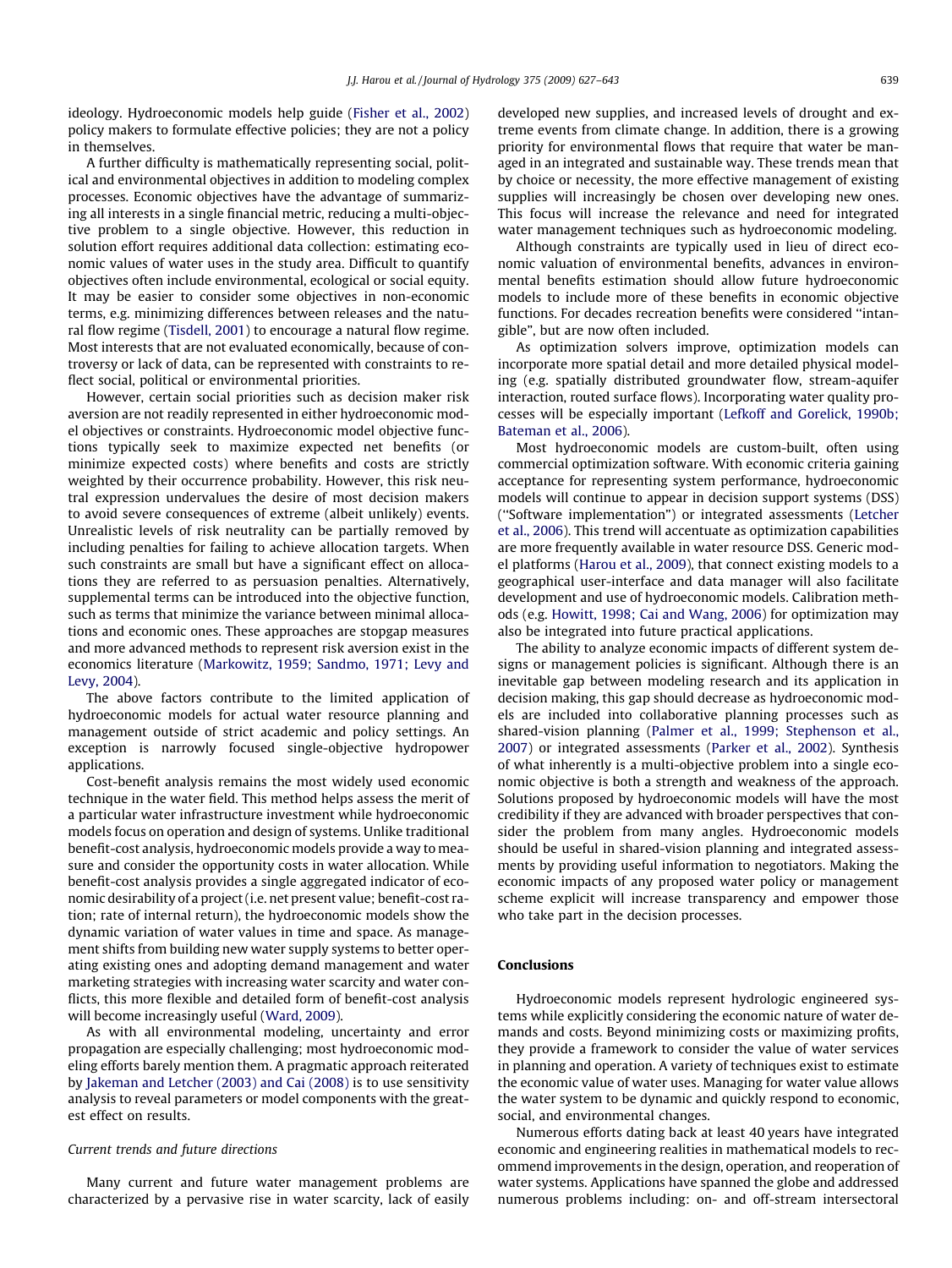<span id="page-13-0"></span>allocations, water supply, infrastructure capacity expansions, conjunctive use of surface and groundwater, institutions, markets, pricing, conflict resolution, transboundary management, climate change, drought response, flood response, and water quality.

Many choices confront the hydroeconomic model builder; foremost is what questions is the model being built to address? Subsequently, the modeler must choose whether to simulate or optimize, include environmental values and benefits in the objective function, adopt a modular or holistic design, and how to represent time in the model formulation.

Until now, hydroeconomic modeling has been practiced in academic and policy circles with limited implementation of study recommendations by water managers, operators, and practitioners. Hydroeconomic modelers can improve the impact of their work by collaborating with practitioners and extending existing (and trusted) operations models to include hydroeconomic components.

In the future, we foresee increased use of hydroeconomic models to study water transfers, re-operations, and water-use efficiency rather than new supply or infrastructure developments. Also, to include environmental and recreational values in the economic objective function, more spatial disaggregation, and more attention to water quality and uncertainties. Finally, particularly promising is use of hydroeconomic models within collaborative conflict resolution approaches such as shared-vision planning.

Combining engineering, economics and hydrologic science, a hydroeconomic approach is well positioned to help foster integrated water resources management. Hydroeconomic models can help guide policy making and reveal where innovative and dynamic policies can replace outdated arrangements. As water scarcity caused by increased demand and lack of new supplies increases worldwide, resource managers will increasingly turn to tools which reveal with transparency where greater efficiency in water use can be attained. Hydroeconomic modeling can help water managers more effectively steward water resources and provide the best possible water supply and environmental quality to their constituents.

#### References

- Alcubilla, R.G., Lund, J.R., 2006. Derived willingness-to-pay for household water use with price and probabilistic supply. Journal of Water Resources Planning and Management 132 (6), 424–433.
- Andreu-Álvarez, J., Pulido-Velázquez, M. and Collazos, G., 2005. Methodology and tools for integrated assessment of resource and environmental requirements costs. In: Second International Workshop on Implementing Economic Analysis in the Water Framework Directive, Paris, France.
- Andreu, J., Capilla, J., Sanchis, E., 1996. AQUATOOL, a generalized decision-support system for water-resources planning and operational management. Journal of Hydrology 177 (3–4), 269–291.
- Arbues, F.M., Garcia-Valinas, A., Martinez-Espineira, R., 2003. Estimation of residential water demand: a state-of-the-art review. Journal of Socio-Economics 32, 81–102.
- Argent, R.M., Voinov, A., Maxwell, T., Cuddy, S.M., Rahman, J.M., Seaton, S., Vertessy, R.A., Braddock, R.D., 2006. Comparing modelling frameworks – a workshop approach. Environmental Modelling and Software 21 (7), 895–910.
- Armstrong, R.D., Willis, C.E., 1977. Simultaneous investment and allocation decisions applied to water planning. Management Science 23 (10), 1080– 1088.
- Babel, M.S., Das Gupta, A., Nayak, D.K., 2005. A model for optimal allocation of water to competing demands. Water Resources Management 19 (6), 693– 712.
- Bateman, I.J., Brouwer, R., Davies, H., et al., 2006. Analysing the agricultural costs and non-market benefits of implementing the water framework directive. Journal of Agricultural Economics 57 (2), 221–237.
- Bear, J., Levin, O., 1966. Optimal utilization of an aquifer as an element of a waterresources system. P.N. 5/66, Hydraulic Lab., Technion – Israel Inst. of Technology, Haifa.
- Bear, J., Levin, O., 1967. The Optimal Yield of an Aquifer, Haifa Symposium. International Association of Hydrological Sciences, Haifa. pp. 401–412.
- Bear, J., Levin, O., 1970. Optimal utilization of an aquifer as an element of a waterresource system: research period 1967–68. In: Levin, O. (Ed.), Selected Works in Operations Research and Hydraulics. Israel Institute of Technology, Haifa, pp. 64–279.
- Bear, J., Levin, O., Buras, N., 1964. Optimal utilization of aquifers as elements of water-resources systems. Progress Report No. 1: Basic Concepts and Program of Research, Technion – Israel Institute of Technology, Hydraulic Laboratory, Haifa.
- Bielsa, J., Duarte, R., 2001. An economic model for water allocation in north eastern Spain. International Journal of Water Resources Development 17 (3), 397–408.
- Booker, J.F., 1995. Hydrologic and economic-impacts of drought under alternative policy responses. Water Resources Bulletin 31 (5), 889–906.
- Booker, J.F., Michelsen, A.M., Ward, F.A., 2005. Economic impact of alternative policy responses to prolonged and severe drought in the Rio Grande Basin. Water Resources Research 41 (2).
- Booker, J.F., Young, R.A., 1994. Modeling intrastate and interstate markets for Colorado River water-resources. Journal of Environmental Economics and Management 26 (1), 66–87.
- Braat, L.C., Lierop, W.F.J., 1987. Integrated economic-ecological modeling. In: Braat, L.C., Lierop, W.F.J. (Eds.), Integrated Economic Ecological Modeling. North-Holland, Amsterdam, pp. 49–67.
- Braden, J.B., 2000. Value of valuation: introduction. Journal of Water Resources Planning and Management 126 (6), 336–338.
- Bredehoeft, J.D., Reichard, E.G., Gorelick, S.M., 1995. If it works, don't fix it: benefits from regional groundwater management. In: El-Kadi, A.I. (Ed.), Groundwater Models for Resources Analysis and Management. CRC, Boca Raton, London, Tokyo, pp. 103–124.
- Bredehoeft, J.D., Young, R.A., 1970. The temporal allocation of ground water a simulation approach. Water Resources Research 6 (1), 3–21.
- Briscoe, J., 1996. Water as an Economic good. The idea and what it means in practice. In: Proceedings of the World Congress of the International Commission on Irrigation and Drainage (ICID). ICID, Cairo, Egypt.
- Brouwer, R., 2000. Environmental value transfer: state of the art and future prospects. Ecological Economics 32 (1), 137–152.
- Brouwer, R., Hofkes, M., 2008. Integrated hydro-economic modelling: approaches, key issues and future research directions. Ecological Economics 66 (1), 16– 22.
- Brown, C., Rogers, P., 2006. Effect of forecast-based pricing on irrigated agriculture: a simulation. Journal of Water Resources Planning and Management 132 (6), 403–413.
- Brown, C., Rogers, P., Lall, U., 2006. Demand management of groundwater with monsoon forecasting. Agricultural Systems 90 (1–3), 293–311.
- Brown, T.C., Diaz, G.E., Sveinsson, O.G.B., 2002. Planning water allocation in river basins aquarius: a system's approach. In: Proceedings of 2nd Federal Interagency Hydrologic Modeling Conference, Subcommittee on Hydrology of the Advisory Committee on Water Information, July 28–August 1, 2002, Las Vegas, NV.
- Brown, T.C., Harding, B.L., Payton, E.A., 1990. Marginal economic value of streamflow – a case-study for the Colorado River Basin. Water Resources Research 26 (12), 2845–2859.
- Burness, H.S., Quirck, J.P., 1979. Appropriative water rights and the efficient allocation of resources. American Economics Review 69 (1), 25–37.
- Burt, O.R., 1964. Optimal resource use over time with an application to ground water. Management Science 11 (1), 80–93.
- Cai, X., Wang, D., 2006. Calibrating holistic water resources economic models. Journal of Water Resources Planning and Management 132 (6), 414–423.
- Cai, X.M., 2008. Implementation of holistic water resources–economic optimization models for river basin management – Reflective experiences. Environmental
- Modelling and Software 23 (1), 2–18. Cai, X.M., McKinney, D.C., Lasdon, L.S., 2002. A framework for sustainability analysis in water resources management and application to the Syr Darya Basin. Water Resources Research 38 (6).
- Cai, X.M., McKinney, D.C., Lasdon, L.S., 2003a. Integrated hydrologic–agronomic– economic model for river basin management. Journal of Water Resources
- Planning and Management ASCE 129 (1), 4–17. Cai, X.M., McKinney, D.C., Rosegrant, M.W., 2003b. Sustainability analysis for irrigation water management in the Aral Sea region. Agricultural Systems 76 (3), 1043–1066.
- Cai, X.M., Rosegrant, M.W., Ringler, C., 2003c. Physical and economic efficiency of water use in the river basin: Implications for efficient water management. Water Resources Research 39 (1).
- Cardwell, H.E., Cole, R.A., Cartwright, L.A., Martin, L.A., 2006. Integrated water resources management: definitions and conceptual musings. Journal of Contemporary Water Research and Education (35), 8–18.
- Cetinkaya, C.P., Fistikoglu, O., Fedra, K., Harmancioglu, N.B., 2008. Optimization methods applied for sustainable management of water-scarce basins. Journal of Hydroinformatics 10, 69–95.
- Characklis, G.W., Griffin, R.C., Bedient, P.B., 1999. Improving the ability of a water market to efficiently manage drought. Water Resources Research 35 (3), 823– 831.
- Characklis, G.W., Kirsch, B.R., Ramsey, J., Dillard, K.E.M., Kelley, C.T., 2006. Developing portfolios of water supply transfers. Water Resources Research 42 (5), 14.
- Chong, H., Sunding, D., 2006. Water markets and trading. Annual Review of Environment and Resources 31, 239–264.
- Colby, B.G., 1990. Enhancing instream flow benefits in an era of water marketing. Water Resources Research 26 (6), 1113–1120.
- Conrad, J.M., Clark, C.W., 1987. Natural Resource Economics. Cambridge University Press, Cambridge.
- CUWA, 1991. Cost of industrial water shortages. California Urban Water Agencies, Prepared by Spectrum Economics Inc., San Francisco, CA.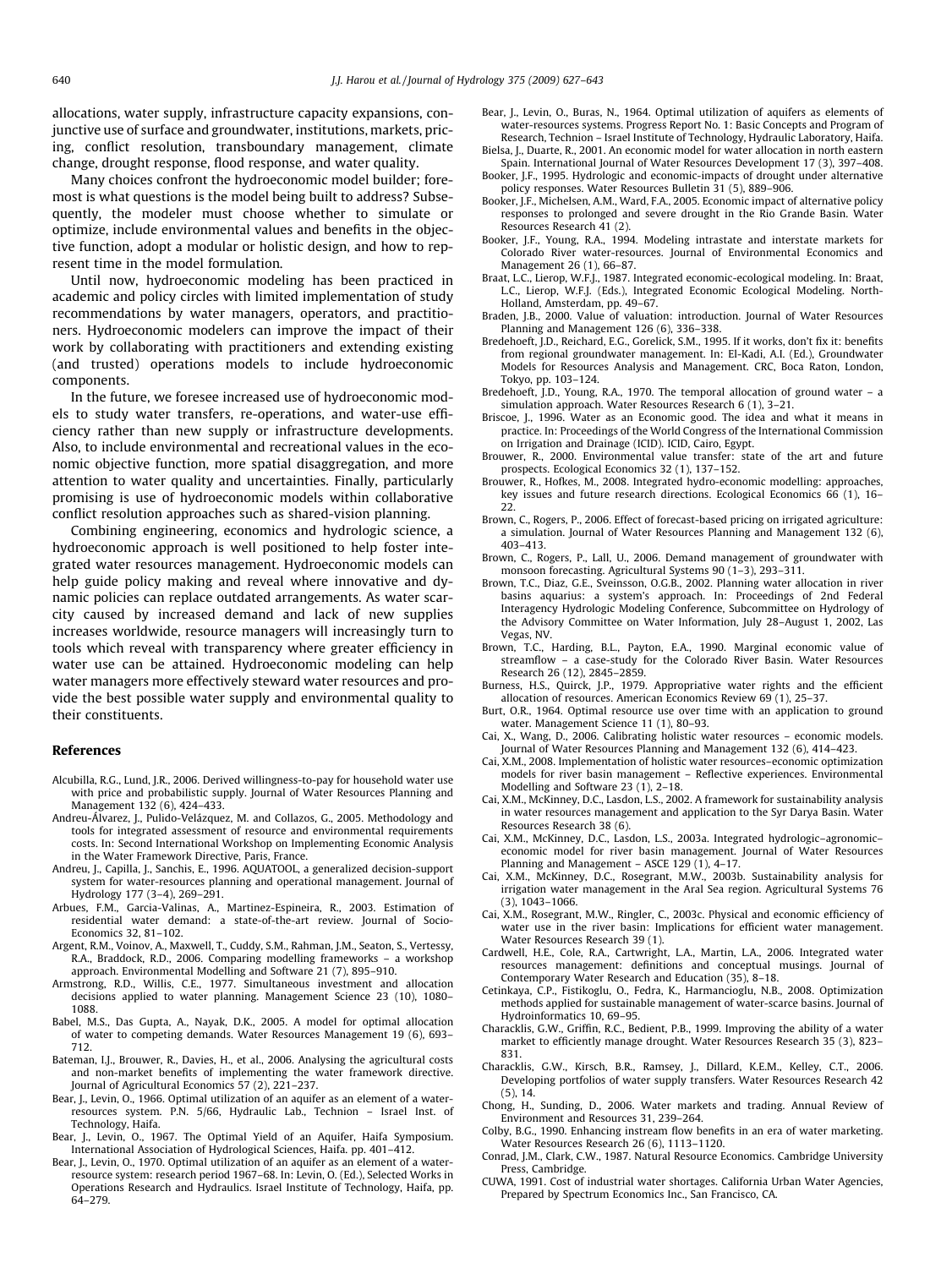- <span id="page-14-0"></span>Dalhuisen, J.M., Florax, R., de Groot, H.L.F., Nijkamp, P., 2003. Price and income elasticities of residential water demand: a meta-analysis. Land Economics 79 (2), 292–308.
- De Ridder, N.A., Erez, A., 1977. Optimum use of water resources. Publication 21. International Institute for Land Reclamation and Improvement/lLRI, Wageningen, The Netherlands.
- Diaz, G.E., Brown, T.C., 1997. Aquarius: an object-oriented model for efficient allocation of water in river basins. In: Warwick, J.J. (Eds.), Symposium Water Resources Education, Training, and Practice: Opportunities for the Next Century, June 29–July 3, 1997, Keystone, CO., pp. 835–844.
- Diaz, G.E., Brown, T.C., Morel-Seytoux, H.J. (Eds.), 1992. The marginal economic value of streamflows: a systems approach. In: Proceedings of American Geophysical Union Twelfth Annual Hydrology Days. Hydrology Days Publications, Atherton, California, pp. 352–367.
- Diaz, G.E., Brown, T.C., Sveinsson, O.G.B., 2000. Aquarius: a modeling system for river basin water allocation. General Technical Report RM-GTR-299. U.S. Department of Agriculture, Forest Service, Rocky Mountain Forest and Range Experiment Station, Fort Collins, CO.
- Dinar, A., 2000. Political economy of water pricing reforms. In: Dinar, A. (Ed.), The Political Economy of Water Pricing Reforms. Oxford University Press, New York.
- Dinar, A., Letey, J., 1996. Modelling economic management and policy issues of water in irrigated Agriculture. Praeger Publishers, Westport, USA.
- Draper, A.J., Jenkins, M.W., Kirby, K.W., Lund, J.R., Howitt, R.E., 2003. Economicengineering optimization for California water management. Journal of Water Resources Planning and Management 129 (3), 155–164.
- Draper, A.J., Munevar, A., Arora, S.K., Reyes, E., Parker, N.L., Chung, F.I., Peterson, L.E., 2004. CalSim: generalized model for reservoir system analysis. Journal of Water Resources Planning and Management 130 (6), 480–489.
- Dupuit, J., 1844. De la mesure de l'utilité des travaux publics. Annales des Ponts et Chaussées, Memoirs et Documents 8 (2), 332–375.
- Easter, K.W., Rosegrant, M.W., Dinar, A. (Eds.), 1998. Markets for Water. Potential and performance. Springer. 352 pp.
- EC, 2000. Directive 2000/60/Ec of the European Parliament and of the Council, of 23 October 2000. Establishing a Framework for Community Action in the Field of Water Policy. Official Journal of the European Economics. European Commission.
- Ekelund, R.B., Hebert, R.F., 1999. Secret origins of modern microeconomics: Dupuit and the engineers. University of Chicago Press, Chicago.
- Espey, M., Espey, J., Shaw, W.D., 1997. Price elasticity of residential demand for water: a meta-analysis. Water Resources Research 33 (6), 1369–1374.
- Evans, E.M., Lee, D.R., Boisvert, R.N., Arce, B., Steenhuis, T.S., Prano, M., Poats, S.V., 2003. Achieving efficiency and equity in irrigation management: an optimization model of the El Angel watershed, Carchi, Ecuador. Agricultural Systems 77 (1), 1–22.
- Fedra, K., Kubat, M., Zuvela-Aloise, M., 2007. Water resources management: economic valuation and participatory multi-criteria optimization. In: Second IASTED International Conference. IASTED, Honolulu, Hawaii, USA.
- Fisher, F.M., Arlosoroff, S., Eckstein, Z., Haddadin, M., Hamati, S.G., Huber-Lee, A., Jarrar, A., Jayyousi, A., Shamir, U., Wesseling, H., 2002. Optimal water management and conflict resolution: the Middle East water project. Water Resources Research 38 (11).
- Fisher, F.M., Huber-Lee, A., Amir, I., Haddadin, M.J., 2005. Liquid Assets: An Economic Approach for Water Management and Conflict Resolution in the Middle East and Beyond. Resources for the Future, pp. 242.
- Freeman, A.M., 2003. The Measurement of Environmental and Resource Values Theory and Methods. Resources for the Future, Washington, DC.
- Gibbons, D.C., 1986. The economic value of water. Resources for the Future, Washington, DC.
- Gisser, M., Mercado, A., 1972. Integration of the agricultural demand function for water and the hydrologic model of the Pecos basin. Water Resources Research 8 (6), 1373–1384.
- Gisser, M., Mercado, A., 1973. Economic aspects of ground water resources and replacement flows in semiarid agricultural areas. American Journal of Agricultural Economics 55 (3), 461–466.
- Global Water Partnership, 2000. Integrated Water Resources Management. Global Water Partnership TAC Background Paper 4. Stockholm, Sweden.
- Griffin, R.C., 1990. Valuing urban water acquisitions. Water Resources Bulletin 26 (2), 219–225.
- Griffin, R.C., 1998. The fundamental principles of cost-benefit analysis. Water Resources Research 34 (8), 2063–2071.
- Griffin, R.C., 2001. Effective water pricing. Journal of the American Water Resources Association 37 (5), 1335–1347.
- Griffin, R.C., 2006. Water Resource Economics The Analysis of Scarcity, Policies and Projects. MIT Press, Cambridge, Massachusetts.
- Griffin, R.C., Chang, C., 1991. Seasonality in community water demand. Western Journal of Agricultural Economics 16 (2), 207–217.
- Griffin, R.C., Hsu, S.-H., 1993. The potential for water market efficiency when instream flows have value. American Journal of Agricultural Economics 75 (May 1993), 292–303.
- Griffin, R.C., Mjelde, J.W., 2000. Valuing water supply reliability. American Journal of Agricultural Economics 82 (2), 414–426.
- Hanemann, W.M., 1998. Determinants of urban water use. In: Baumann, D.D., Boland, J., Hanemann, W.M. (Eds.), Urban Water Demand Management and Planning. McGraw-Hill, NY, pp. 31–75.
- Harou, J., Pinte, D., Hansen, K., Rosenberg, D., Tilmant, A., Medellín-Azuara, J., Pulido-Velazquez, M., Rheinheimer, D., Matrosov, E., Reynaud, A., Kock, B.,

and Vicuna, S., 2009. HydroPlatform.org – an open-source generic software interface and web repository for water management models. In: International Symposium on Environmental Software Systems, ISESS 2009, Venice, Italy.

- Harou, J.J., Medellín-Azuara, J., Zhu, T.J., Tanaka, S.K., Lund, J.R., Stine, S., Olivares, M.A., Jenkins, M.W., in press. Economic consequences of optimized water management for a prolonged, severe drought in California. Water Resources Research.
- Harou, J.J., Lund, J.R., 2008a. Ending groundwater overdraft in hydrologic–economic systems. Hydrogeology Journal 16 (6), 1039–1055.
- Harou, J.J., Lund, J.R., 2008b. Representing Groundwater in Water Management Models - Applications to California, California Energy Commission PIER Energy-Related Environmental Research Program, CEC-500-2008-092.
- Hayek, F.A., 1950. The Counter-Revolution of Science: Studies on the Abuse of Reason. Liberty Fund Publishers, Indianapolis.
- Heinz, I., Pulido-Velazquez, M., Lund, J.R., Andreu, J., 2007. Hydro-economic modeling in river basin management: implications and applications for the European water framework directive. Water Resources Management 21 (7), 1103–1125.
- Houk, E.E., Frasier, M., Taylor, R.G., 2007. Evaluating water transfers from agriculture for reducing critical habitat water shortages in the Platte Basin. Journal of Water Resources Planning and Management – ASCE 133 (4), 320– 328.
- Howe, C.W., Linaweaver, F.P., 1967. The impact of price on residential water demand and its relation to system design and price structure. Water Resources Research 3 (1), 13.
- Howitt, R.E., 1994. Empirical-analysis of water market institutions the 1991 California water market. Resource and Energy Economics 16 (4), 357–371.
- Howitt, R.E., 1995. Positive mathematical-programming. American Journal of Agricultural Economics 77 (2), 329–342.
- Howitt, R.E., 1998. Self-Calibrating Network Flow Models. Unpublished working paper.
- Howitt, R.E., Ward, K.B., Msangi, S.M., 2001. Appendix A: Statewide water and agricultural production model. In: Jenkins, M.W., et al. (Eds.), Improving California Water Management: Optimizing Value and Flexibility, Center for Environmental and Water Resources Engineering, University of California, Davis, CA.
- Jakeman, A.J., Letcher, R.A., 2003. Integrated assessment and modelling: features, principles and examples for catchment management. Environmental Modelling and Software 18 (6), 491–501.
- Jakeman, A.J., Letcher, R.A., Norton, J.P., 2006. Ten iterative steps in development and evaluation of environmental models. Environmental Modelling and Software 21 (5), 602–614.
- Jenkins, M.W., Howitt, R. E., Lund, J.R., Draper, A.J., Tanaka, S.K., Ritzema, R.S., Marques, G.F., Msangi, S.M., Newlin, B.D., Van Lienden, B.J., Davis, M.D., Ward, K.B, 2001. Improving California Water Management: Optimizing Value and Flexibility. Report No. 01-1. Center for Environmental and Water Resources Engineering, University of California.
- Jenkins, M.W., Lund, J.R., 2000. Integrating yield and shortage management under multiple uncertainties. Journal of Water Resources Planning and Management – ASCE 126 (5), 288–297.
- Jenkins, M.W., Lund, J.R., Howitt, R.E., 2003. Using economic loss functions to value urban water scarcity in California. Journal American Water Works Association 95 (2), 58–70.
- Jenkins, M.W., Lund, J.R., Howitt, R.E., Draper, A.J., Msangi, S.M., Tanaka, S.K., Ritzema, R.S., Marques, G.F., 2004. Optimization of California's water supply system: results and insights. Journal of Water Resources Planning and Management 130 (4), 271–280.
- Jha, M.K., Das Gupta, A., 2003. Application of Mike Basin for water management strategies in a watershed. Water International 28 (1), 27–35.
- Jonkman, S.N., Bockarjova, M., Kok, M., Bernardini, P., 2008. Integrated hydrodynamic and economic modelling of flood damage in the Netherlands. Ecological Economics 66 (1), 77–90.
- Kindler, J., Russell, C.S., 1984. Modeling Water Demands. Academic Press Inc..
- Knapp, K.C., Olson, L.J., 1995. The economics of conjunctive groundwatermanagement with stochastic surface supplies. Journal of Environmental Economics and Management 28 (3), 340–356.
- Knapp, K.C., Weinberg, M., Howitt, R., Posnikoff, J.F., 2003. Water transfers, agriculture, and groundwater management: a dynamic economic analysis. Journal of Environmental Management 67 (4), 291–301.
- Labadie, J.W., 2004. Optimal operation of multireservoir systems: state-of-the-art review. Journal of Water Resources Planning and Management 130 (2), 93– 111.
- Labadie, J.W., Baldo, M.L., 2000. MODSIM: Decision Support System for River Basin Management: Documentation and User Manual. Dept. of Civil Eng., Colo. State Univ., Ft. Collins, CO.
- Langins, J., 2004. Conserving the enlightenment: French military engineering from Vauban to the revolution. MIT Press, Cambridge, Mass.
- Lefkoff, L.J., Gorelick, S.M., 1990a. Benefits of an irrigation water rental market in a saline stream-aquifer system. Water Resources Research 26 (7), 1371– 1381.
- Lefkoff, L.J., Gorelick, S.M., 1990b. Simulating physical processes and economicbehavior in saline, irrigated agriculture – model development. Water Resources Research 26 (7), 1359–1369.
- Letcher, R., 2005. Implementation of a Water Allocation Decision Support System in the Namoi and Gwydir Valleys. In: Zerger, A., Argent, R.M. (Eds.), MODSIM 2005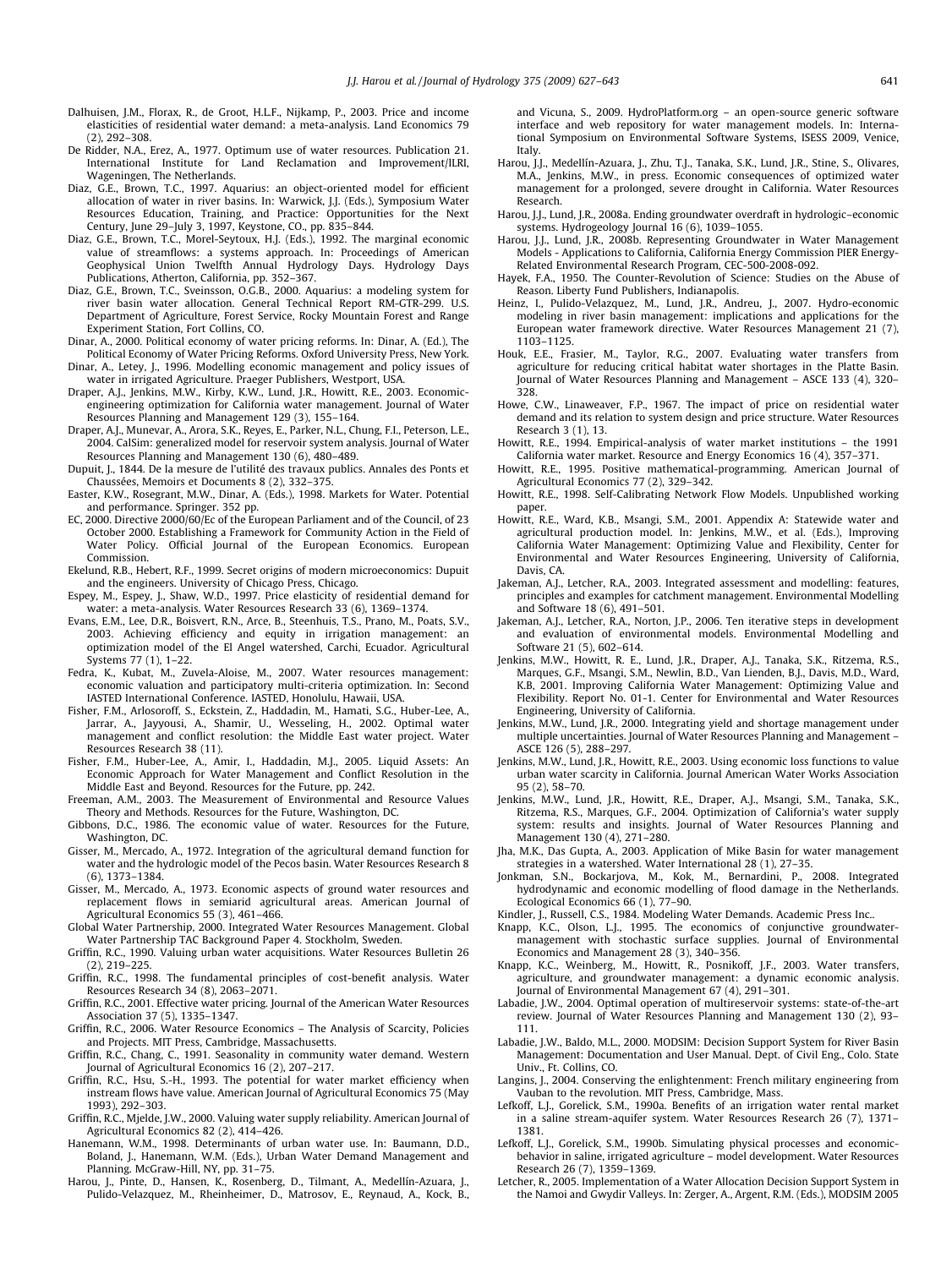<span id="page-15-0"></span>International Congress on Modelling and Simulation. Modelling and Simulation Society of Australia and New Zealand, Canberra, Australia.

- Letcher, R.A., Croke, B.F.W., Jakeman, A.J., Merritt, W.S., 2006. An integrated modelling toolbox for water resources assessment and management in highland catchments: model description. Agricultural Systems 89 (1), 106-131.
- Letcher, R.A., Jakeman, A.J., Croke, B.F.W., 2004. Model development for integrated assessment of water allocation options. Water Resources Research 40 (5).
- Levy, H., Levy, M., 2004. Prospect theory and mean–variance analysis. The Review of Financial Studies 17 (4), 1015–1041.
- Loucks, D.P., 2000. Sustainable water resources management. Water International 25 (1), 3–10.
- Loucks, D.P., Stedinger, J.R., Haith, D.A., 1981. Water Resources Systems Planning and Analysis. Prentice-Hall, Englewood Cliffs, NJ.
- Lund, J.R., 1995. Derived estimation of willingness-to-pay to avoid probabilistic shortage. Water Resources Research 31 (5), 1367–1372.
- Lund, J.R., Cai, X., Characklis, G.W., 2006. Economic engineering of environmental and water resource systems. Journal of Water Resources Planning and Management 132 (6), 399–402.
- Lund, J.R., Ferreira, I., 1996. Operating rule optimization for Missouri River reservoir system. Journal of Water Resources Planning and Management – ASCE 122 (4), 287–295.
- Lund, J.R., Israel, M., 1995. Water transfers in water-resource systems. Journal of Water Resources Planning and Management – ASCE 121 (2), 193–204.
- Maass, A., Hufschmidt, M., Dorfman, R., Thomas, H., Marglin, S., Fair, G., 1962. Design of Water-Resources Systems. Harvard University Press, Cambridge, Massachusetts.
- Maneta, M.P., Torres, M., Howitt, R., Vosti, S.A., Wallender, W.W., Bassoi, L.H., Rodrigues, L.N., Young, J.A., 2007. A Detailed Hydro-Economic Model for Assessing the Effects of Surface Water and Groundwater Policies: A Demonstration Model from Brazil, American Agricultural Economics Association Annual Meeting. American Agricultural Economics Association, Portland, Oregon.
- Maneta, M.P., Torres, M., Wallender, W.W., Vosti, S., Howitt, R., Rodrigues, L., Bassoi, L., Panday, S., submitted for publication. A spatially distributed hydro-economic model to assess the economic impact of water policies on rural poverty. Water Resources Research.
- Mariño, M.A., Simonovic, S.P. (Eds.), 2001. Integrated Water Resources Management. Publ. no. 272. IAHS Press.
- Markowitz, H.M., 1959. Portfolio Selection: Efficient Diversification of Investments. John Wiley, New York.
- Marques, G.F., Lund, J.R., Leu, M.R., Jenkins, M., Howitt, R., Harter, T., Hatchett, S., Ruud, N., Burke, S., 2006. Economically driven simulation of regional water systems: Friant-Kern, California. Journal of Water Resources Planning and Management 132 (6), 468–479.
- Martin, W., Thomas, F.T., 1986. Policy relevance in urban residential water demand. Water Resources Research 22 (13), 1735–1741.
- McCarl, B.A., Dillon, C.R., Keplinger, K.O., Williams, R.L., 1999. Limiting pumping from the Edwards Aquifer: an economic investigation of proposals, water markets, and spring flow guarantees. Water Resources Research 35 (4), 1257– 1268.
- McKinney, D., Cai, X., Rosegrant, M.W., Ringler, C., Scott, C.A., 1999. Modeling Water Resources Management at the Basin Level: Review and Future Directions. SWIM Paper 6. International Water Management Institute, Colombo.
- Medellín-Azuara, J., Harou, J.J., Olivares, M.A., Madani, K., Lund, J.R., Howitt, R.E., Tanaka, S.K., Jenkins, M.W., 2008. Adaptability and adaptations of California's water supply system to dry climate warming. Climatic Change 87 (Suppl. 1), S75–S90.
- Medellín-Azuara, J., Lund, J.R., Howitt, R., 2007. Water supply analysis for restoring the Colorado River Delta, Mexico. Journal of water Resources Planning and Management 133 (5), 462–471.
- Moore, M.R., Gollehon, N.R., Carey, M.B., 1994. Multicrop production decisions in western irrigated agriculture: the role of water price. American Journal of Agricultural Economics 76, 859–874.
- Mukherjee, N., 1996. Water and Land in South Africa: Economywide Impacts of Reform – A Case Study for the Olifants River. Trade and Macroeconomics Division (TMD) Discussion Paper No. 12. International Food Policy Research Institute, Washington, DC.
- Newlin, B.D., Jenkins, M.W., Lund, J.R., Howitt, R.E., 2002. Southern California water markets: Potential and limitations. Journal of Water Resources Planning and Management – ASCE 128 (1), 21–32.
- Noel, J.E., Gardner, B.D., Moore, C.V., 1980. Optimal regional conjunctive water management. American Journal of Agricultural Economics 62 (3), 489– 498.
- Noel, J.E., Howitt, R.E., 1982. Conjunctive multibasin management an optimalcontrol approach. Water Resources Research 18 (4), 753–763.
- Null, S.E., Lund, J.R., 2006. Reassembling Hetch Hetchy: water supply without O'Shaughnessy dam. Journal of the American Water Resources Association 42 (2), 395–408.
- O'mara, G.T., Duloy, J.H., 1984. Modeling efficient water allocation in a conjunctive use regime – the Indus Basin of Pakistan. Water Resources Research 20 (11), 1489–1498.
- OECD, 1999. The Price of Water: Trends in O.E.C.D. Countries. Organization for Economic Cooperation and Development, Paris, France.
- Palmer, R.N., Werick, W.J., MacEwan, A., Wood, A.W., 1999. Modeling water resources opportunities, challenges and trade-offs: the use of shared vision

modeling for negotiation and conflict resolution. In: ASCE's 26th Annual Conference on Water Resources Planning and Management, Tempe, AZ. ASCE, Tempe, AZ.

- Parker, P., Letcher, R., Jakeman, A., et al., 2002. Progress in integrated assessment and modelling. Environmental Modelling and Software 17 (3), 209–217.
- Provencher, B., Burt, O., 1994. Approximating the optimal groundwater pumping policy in a multiaquifer stochastic conjunctive use setting. Water Resources Research 30 (3), 833–843.
- Pulido-Velazquez, M., Andreu, J., Sahuquillo, A., 2006. Economic optimization of conjunctive use of surface water and groundwater at the basin scale. Journal of Water Resources Planning and Management 132 (6), 454–467.
- Pulido-Velazquez, M., Heinz, I., Lund, J.R., Andreu, J., Varela-Ortega, C. (Eds.), in press. Hydro-Economic models for water management. Applications to the EU Water Framework Directive. Springer, Valencia, Spain.
- Pulido-Velazquez, M., Jenkins, M.W., Lund, J.R., 2004. Economic values for conjunctive use and water banking in southern California. Water Resources Research 40 (3).
- Randall, A., 1981. Property entitlements and pricing policies for a maturing water economy. The Australian Journal of Agricultural Economics 25, 195–220.
- Randall, D., Cleland, L., Kuehne, C.S., Link, G.W., Sheer, D.P., 1997. Water supply planning simulation model wing mixed-integer linear programming "engine' Journal of Water Resources Planning and Management – ASCE 123 (2), 116– 124.
- Reca, J., Roldan, J., Alcaide, M., Lopez, R., Camacho, E., 2001a. Optimisation model for water allocation in deficit irrigation systems I. Description of the model. Agricultural Water Management 48 (2), 103–116.
- Reca, J., Roldan, J., Alcaide, M., Lopez, R., Camacho, E., 2001b. Optimisation model for water allocation in deficit irrigation systems II. Application to the Bembezar irrigation system. Agricultural Water Management 48 (2), 117-132.
- Reichard, E.G., 1987. Hydrologic influences on the potential benefits of basinwide groundwater-management. Water Resources Research 23 (1), 77–91.
- Renzetti, S., 2002. The economics of water demands. Kluwer Academic Publishers. 191 pp.
- Reynaud, A., Leenhardt, D., 2008. MoGIRE: a model for integrated water management. In: Proceedings of the iEMSs Fourth Biennial Meeting: International Congress on Environmental Modelling and Software. International Environmental Modelling and Software Society, Barcelona, Catalonia, pp. 576–583.
- Ringler, C., Cai, X., 2006. Valuing fisheries and wetlands using integrated economichydrologic modeling – Mekong River Basin. Journal of Water Resources Planning and Management 132 (6), 480–487.
- Ringler, C., von Braun, J., Rosegrant, M.W., 2004. Water policy analysis for the Mekong River Basin. Water International 29 (1), 30–42.
- Rogers, P., Silva, R.d., Bhatia, R., 2002. Water is an economic good. how to use prices to promote equity, efficiency, and sustainability. Water Policy (4), 1–17.
- Rogers, P., Smith, D.V., 1970. Integrated use of ground and surface water in irrigation project planning. American Journal of Agricultural Economics 52 (1), 13.
- Rogers, P.P., Fiering, M.B., 1986. Use of systems-analysis in water management. Water Resources Research 22 (9), S146–S158.
- Rosegrant, M.W., Ringler, C., McKinney, D.C., Cai, X., Keller, A., Donoso, G., 2000. Integrated economic–hydrologic water modeling at the basin scale: the Maipo
- river basin. Agricultural Economics 24 (1), 33–46. Rosenberg, D.E., Howitt, R.E., Lund, J.R., 2008. Water management with water conservation, infrastructure expansions, and source variability in Jordan. Water Resources Research 44, W11402.
- Rosenberg, D.E., Tarawneh, T., Abdel-Khaleq, R., Lund, J.R., 2007. Modeling integrated water user decisions in intermittent supply systems. Water Resources Research, 43.
- Sahinidis, N.V., 2004. Optimization under uncertainty: state-of-the-art and opportunities. Computers and Chemical Engineering 28 (6–7), 971–983.
- Sandmo, A., 1971. On the theory of the competitive firm under price uncertainty. American Economic Review 61 (1), 65–73.
- Scheierling, S.M., Loomis, J.B., Young, R.A., 2006. Irrigation water demand: a metaanalysis of price elasticities. Water Resources Research 42 (1).
- Schoups, G., Addams, C.L., Minjares, J.L., Gorelick, S.M., 2006a. Reliable conjunctive use rules for sustainable irrigated agriculture and reservoir spill control. Water Resources Research 42 (12).
- Schoups, G., Addams, C.L., Minjares, J.L., Gorelick, S.M., 2006b. Sustainable conjunctive water management in irrigated agriculture: model formulation and application to the Yaqui Valley, Mexico. Water Resources Research 42 (10).
- Shabman, L., Stephenson, K., 2000. Environmental valuation and its economic critics. Journal of Water Resources Planning and Management – ASCE 126 (6), 382–388.
- Spulber, N., Sabbaghi, A., 1994. Economics of Water Resources: From Regulation to Privatization. Kluwer Academic Publishers.
- Stephenson, K., Shabman, L., Langsdale, S., Cardwell, H., 2007. Computer Aided Dispute Resolution. In: Proceedings from the CADRe Workshop. IWR Report 07- R-6, USACE IWR.
- Strzepek, K.M., Garcia, L.A., Over, T.M., 1989. MITSIM 2.1 River Basin Simulation Model User Manual. Center for Advanced Decision Support for Water and Environmental Systems.
- Tanaka, S.K., Zhu, T.J., Lund, J.R., Howitt, R.E., Jenkins, M.W., Pulido, M.A., Tauber, M., Ritzema, R.S., Ferreira, I.C., 2006. Climate warming and water management adaptation for California. Climatic Change 76 (3–4), 361–387.